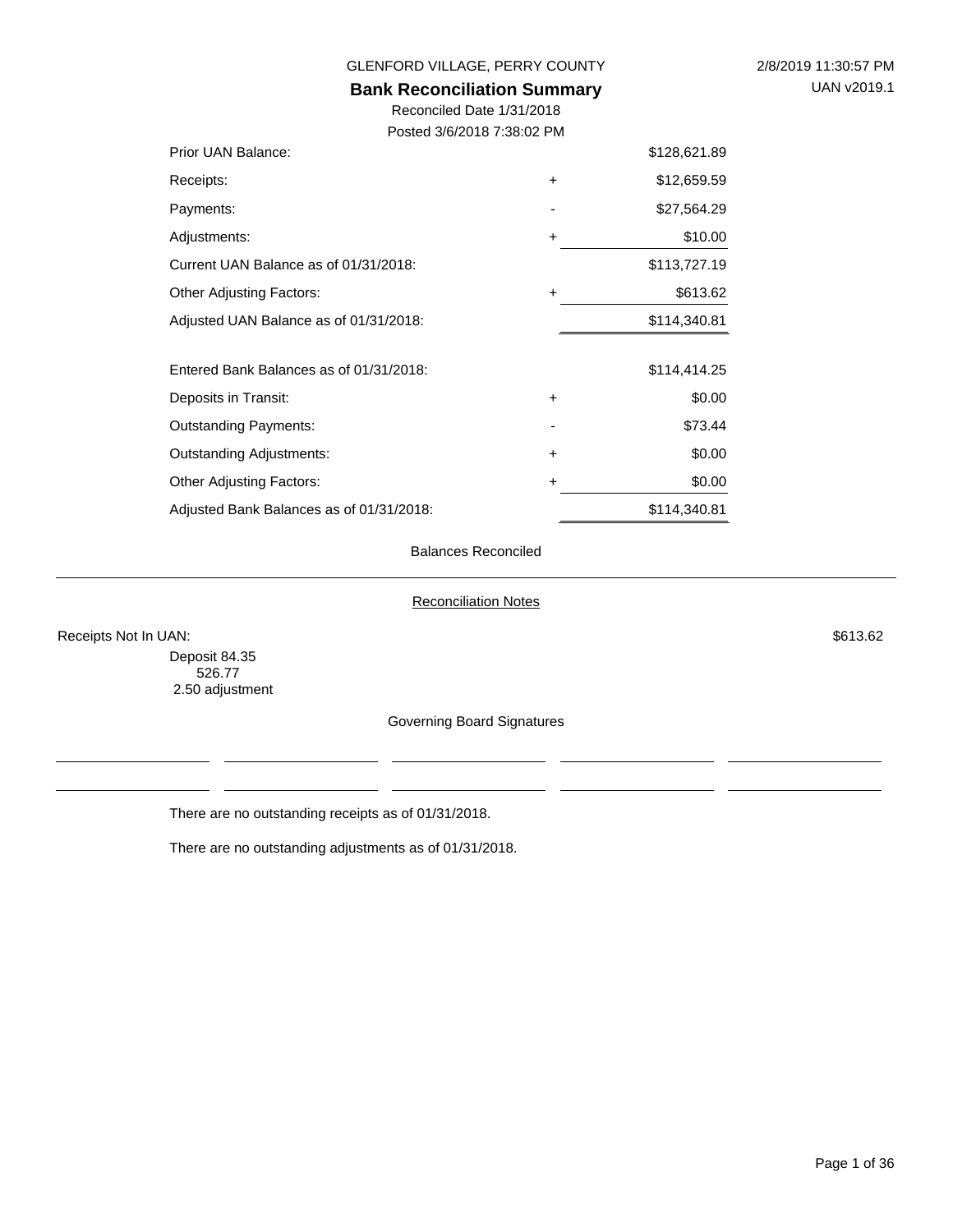UAN v2019.1

**Bank Balances**

Reconciled Date 1/31/2018 Posted 3/6/2018 7:38:02 PM

| <b>Type</b> | Name           | Number   | <b>Prior Bank</b><br><b>Balance</b> | <b>Calculated</b><br><b>Bank Balance</b> | <b>Entered Bank</b><br><b>Balance</b> | <b>Difference</b> |
|-------------|----------------|----------|-------------------------------------|------------------------------------------|---------------------------------------|-------------------|
| Primary     | <b>PRIMARY</b> | 21034758 | \$128,577,33                        | \$113,803.13                             | \$114,414,25                          | \$611.12          |
|             |                | Total:   | \$128,577,33                        | \$113,803.13                             | \$114,414,25                          | \$611.12          |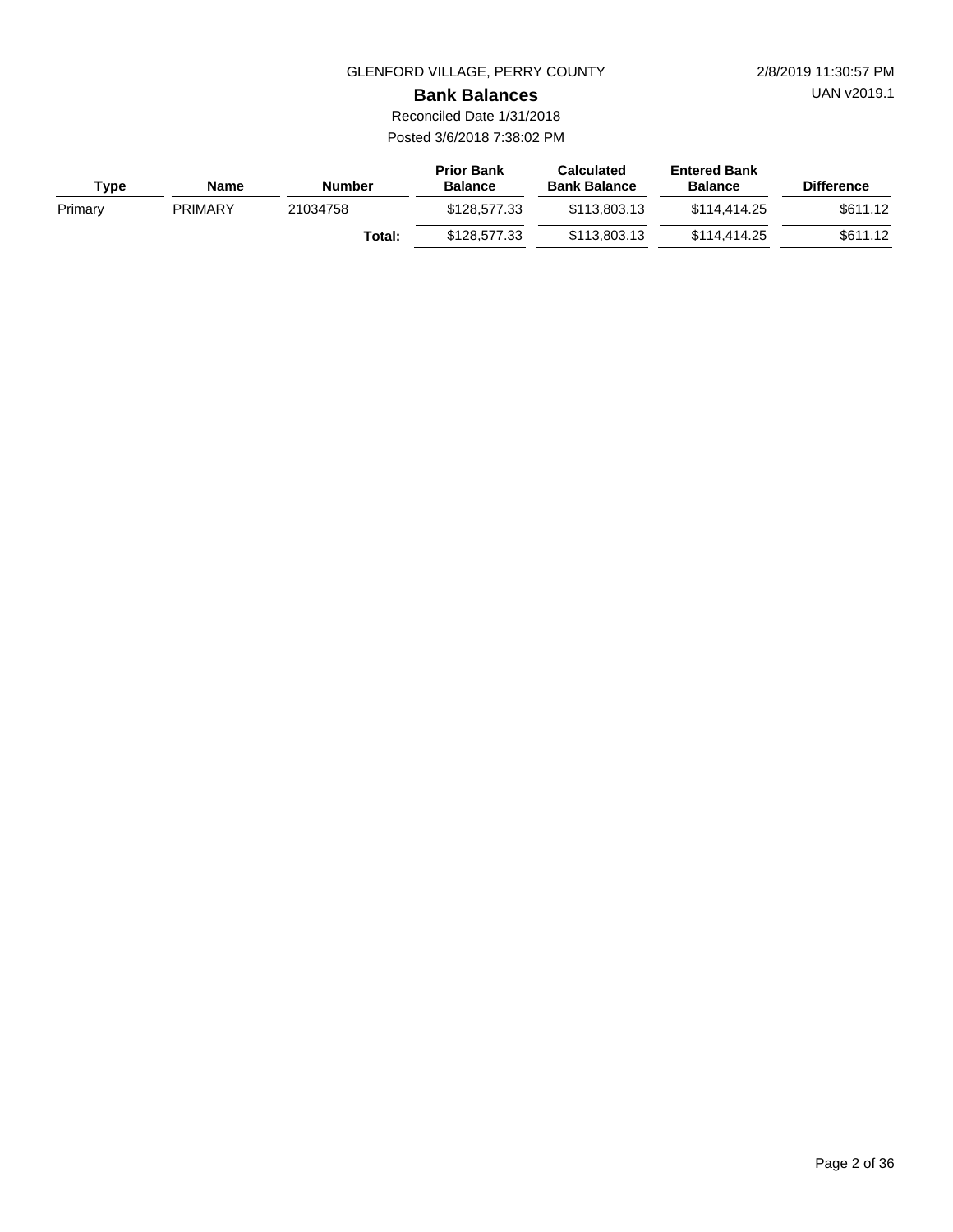### **Fund Status**

As Of 1/31/2018

| <b>Fund</b><br><b>Number</b> | <b>Fund Name</b>                       | % of Total<br><b>Pooled</b> | <b>Fund</b><br><b>Balance</b> | <b>Investments</b><br>(Non-Pooled) | Checking &<br><b>Pooled</b><br><b>Investments</b><br>(Pooled) |
|------------------------------|----------------------------------------|-----------------------------|-------------------------------|------------------------------------|---------------------------------------------------------------|
| 1000                         | General                                | 20.122%                     | \$22,884.32                   | \$0.00                             | \$22,884.32                                                   |
| 2011                         | Street Construction, Maint. and Repair | 14.255%                     | \$16,211.59                   | \$0.00                             | \$16,211.59                                                   |
| 2021                         | State Highway                          | 9.908%                      | \$11,267.65                   | \$0.00                             | \$11,267.65                                                   |
| 2041                         | Parks and Recreation                   | 5.775%                      | \$6,567.58                    | \$0.00                             | \$6,567.58                                                    |
| 5101                         | <b>Water Operating</b>                 | 41.895%                     | \$47,645.79                   | \$0.00                             | \$47,645.79                                                   |
| 5201                         | <b>Sewer Operating</b>                 | 6.592%                      | \$7.497.41                    | \$0.00                             | \$7,497.41                                                    |
| 5701                         | Enterprise Improvement                 | 1.453%                      | \$1,652.85                    | \$0.00                             | \$1,652.85                                                    |
|                              |                                        | All Funds Total             | \$113,727.19                  | \$0.00                             | \$113,727.19                                                  |
|                              |                                        |                             |                               | Pooled Investments                 | \$0.00                                                        |
|                              |                                        |                             | Secondary Checking Accounts   |                                    | \$0.00                                                        |

\$113,727.19 Available Primary Checking Balance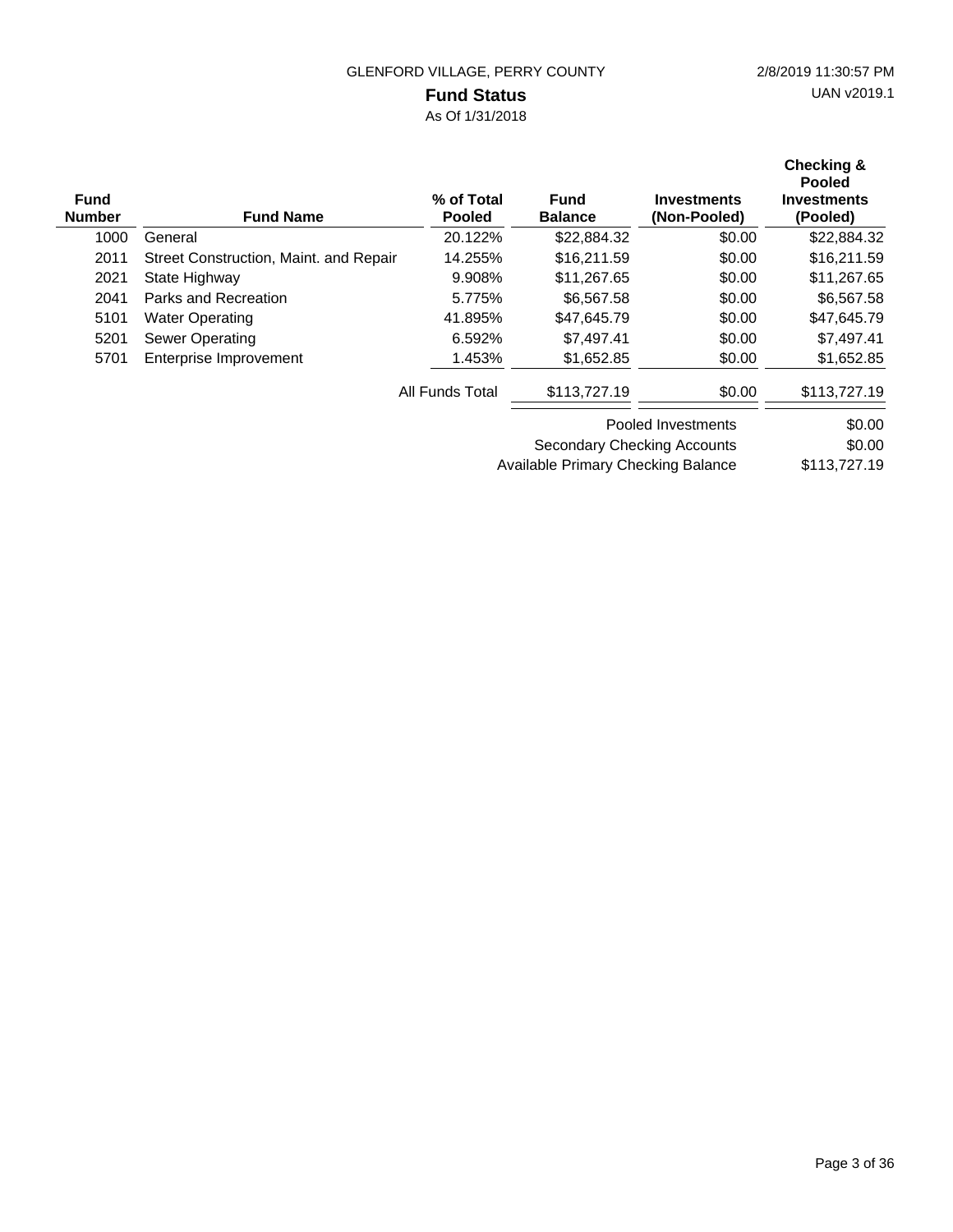| GLENFORD VILLAGE, PERRY COUNTY<br><b>Bank Reconciliation Summary</b> | 2/8/2019 11:30:57 PM<br>UAN v2019.1 |              |  |
|----------------------------------------------------------------------|-------------------------------------|--------------|--|
| Reconciled Date 2/28/2018<br>Posted 3/6/2018 7:47:38 PM              |                                     |              |  |
| Prior UAN Balance:                                                   |                                     | \$113,727.19 |  |
| Receipts:                                                            | $\ddot{}$                           | \$13,806.09  |  |
| Payments:                                                            |                                     | \$12,161.60  |  |
| Adjustments:                                                         | +                                   | \$0.00       |  |
| Current UAN Balance as of 02/28/2018:                                |                                     | \$115,371.68 |  |
| Other Adjusting Factors:                                             | $\ddot{}$                           | \$526.77     |  |
| Adjusted UAN Balance as of 02/28/2018:                               |                                     | \$115,898.45 |  |
| Entered Bank Balances as of 02/28/2018:                              |                                     | \$116,928.27 |  |
| Deposits in Transit:                                                 | $\ddot{}$                           | \$0.00       |  |
| <b>Outstanding Payments:</b>                                         |                                     | \$1,041.00   |  |
| <b>Outstanding Adjustments:</b>                                      | $\ddot{}$                           | \$0.00       |  |
| <b>Other Adjusting Factors:</b>                                      | $\ddot{}$                           | \$11.18      |  |
| Adjusted Bank Balances as of 02/28/2018:                             |                                     | \$115,898.45 |  |
|                                                                      |                                     |              |  |

#### Balances Reconciled

#### Reconciliation Notes

| Deflating Bank Errors:     | \$11.18  |
|----------------------------|----------|
| Receipts Not In UAN:       | \$526.77 |
| 526.77                     |          |
| Governing Board Signatures |          |

There are no outstanding receipts as of 02/28/2018.

There are no outstanding adjustments as of 02/28/2018.

 $\overline{\phantom{a}}$ 

 $\overline{a}$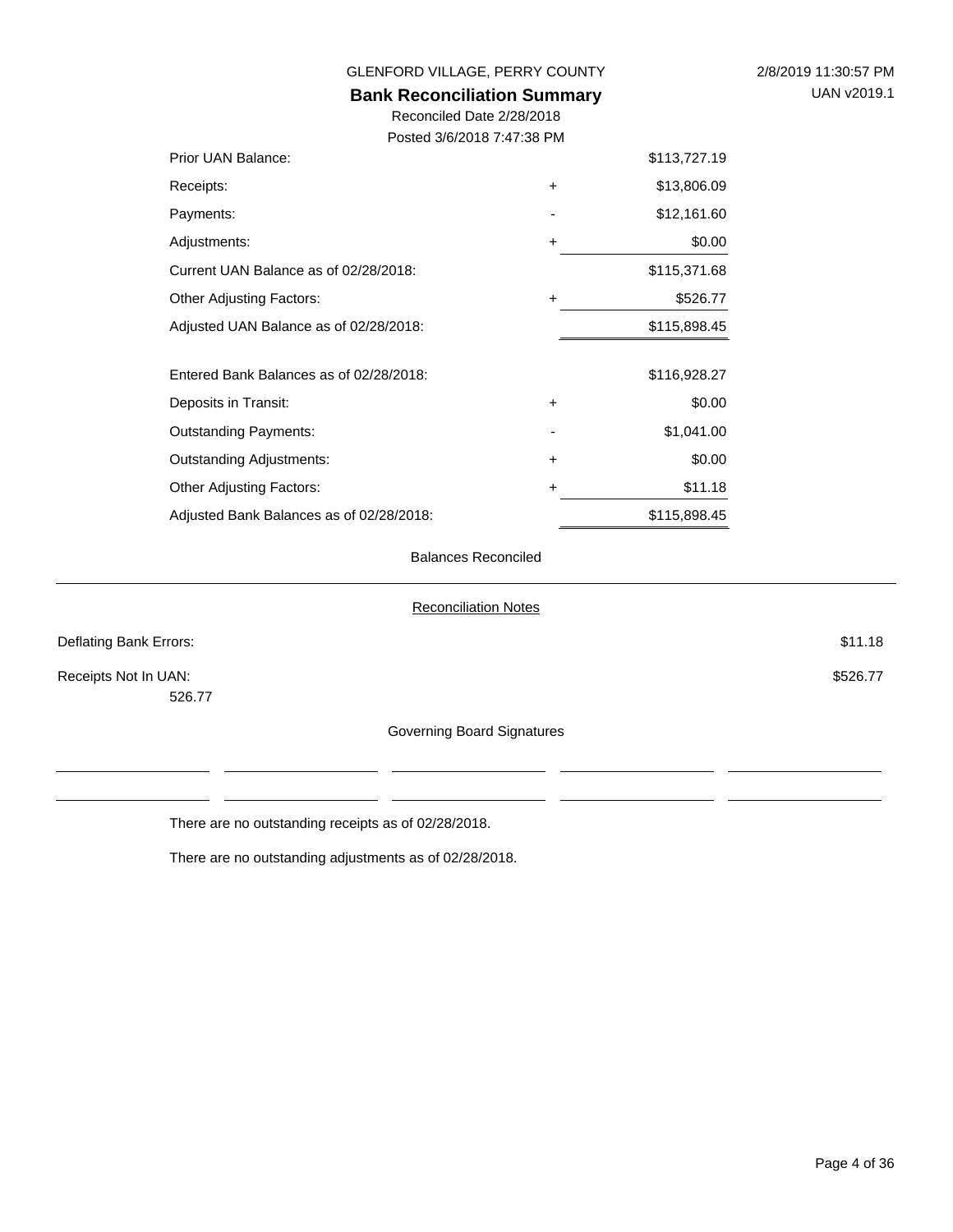UAN v2019.1

**Bank Balances**

Reconciled Date 2/28/2018 Posted 3/6/2018 7:47:38 PM

| <b>Type</b> | Name           | Number   | <b>Prior Bank</b><br><b>Balance</b> | <b>Calculated</b><br><b>Bank Balance</b> | <b>Entered Bank</b><br><b>Balance</b> | <b>Difference</b> |
|-------------|----------------|----------|-------------------------------------|------------------------------------------|---------------------------------------|-------------------|
| Primary     | <b>PRIMARY</b> | 21034758 | \$114,414.25                        | \$117,026,30                             | \$116,928,27                          | $-$ \$98.03       |
|             |                | Total:   | \$114,414.25                        | \$117,026,30                             | \$116,928,27                          | $-$98.03$         |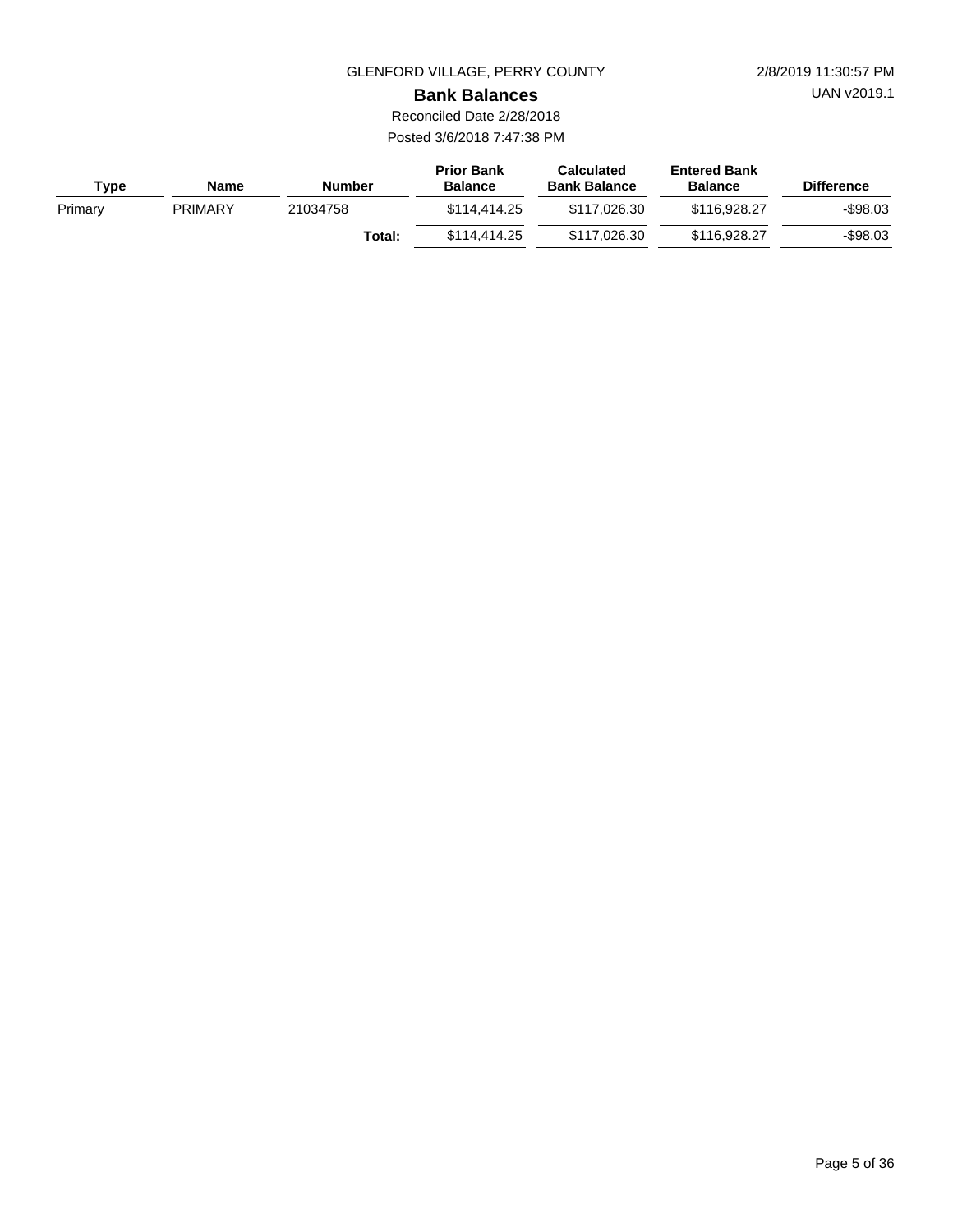### **Fund Status**

As Of 2/28/2018

| <b>Fund</b><br><b>Number</b> | <b>Fund Name</b>                       | % of Total<br><b>Pooled</b> | <b>Fund</b><br><b>Balance</b>      | <b>Investments</b><br>(Non-Pooled) | Checking &<br><b>Pooled</b><br><b>Investments</b><br>(Pooled) |
|------------------------------|----------------------------------------|-----------------------------|------------------------------------|------------------------------------|---------------------------------------------------------------|
| 1000                         | General                                | 19.458%                     | \$22,448.57                        | \$0.00                             | \$22,448.57                                                   |
| 2011                         | Street Construction, Maint. and Repair | 14.368%                     | \$16,576.41                        | \$0.00                             | \$16,576.41                                                   |
| 2021                         | State Highway                          | 9.790%                      | \$11,294.99                        | \$0.00                             | \$11,294.99                                                   |
| 2041                         | Parks and Recreation                   | 5.669%                      | \$6,540.87                         | \$0.00                             | \$6,540.87                                                    |
| 5101                         | <b>Water Operating</b>                 | 40.874%                     | \$47.157.12                        | \$0.00                             | \$47,157.12                                                   |
| 5201                         | Sewer Operating                        | 8.408%                      | \$9,700.87                         | \$0.00                             | \$9,700.87                                                    |
| 5701                         | Enterprise Improvement                 | 1.433%                      | \$1,652.85                         | \$0.00                             | \$1,652.85                                                    |
|                              |                                        | All Funds Total             | \$115,371.68                       | \$0.00                             | \$115,371.68                                                  |
|                              |                                        |                             |                                    | Pooled Investments                 | \$0.00                                                        |
|                              |                                        |                             | <b>Secondary Checking Accounts</b> |                                    | \$0.00                                                        |

\$115,371.68 Available Primary Checking Balance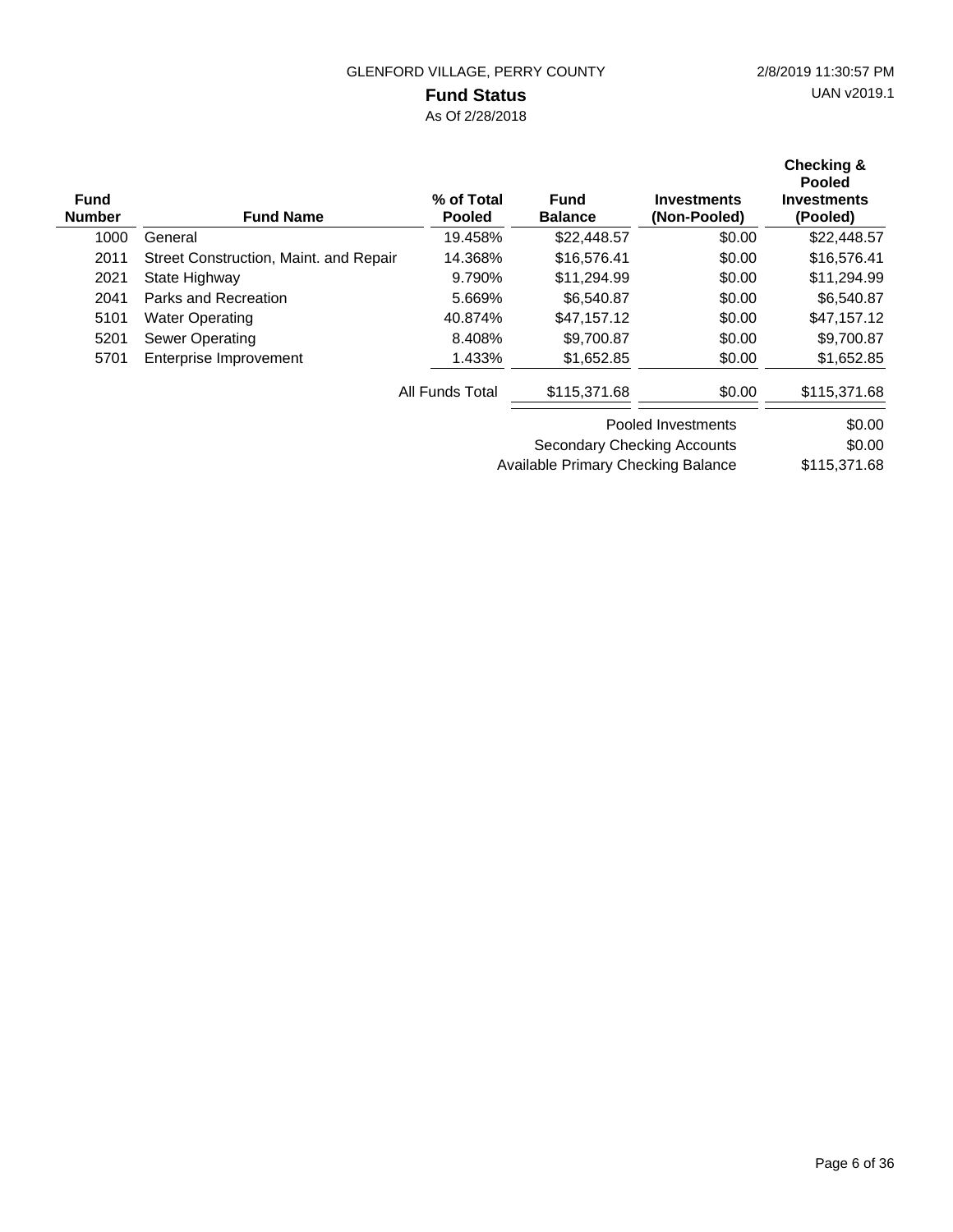| GLENFORD VILLAGE, PERRY COUNTY     | 2/8/2019 11:30:57 PM |
|------------------------------------|----------------------|
| <b>Bank Reconciliation Summary</b> | UAN v2019.1          |
|                                    |                      |

Reconciled Date 3/30/2018 Posted 4/6/2018 9:08:20 PM

| Prior UAN Balance:                       |           | \$115,371.68 |
|------------------------------------------|-----------|--------------|
| Receipts:                                | $\ddot{}$ | \$13,173.30  |
| Payments:                                |           | \$8,008.57   |
| Adjustments:                             | $\ddot{}$ | \$0.00       |
| Current UAN Balance as of 03/30/2018:    |           | \$120,536.41 |
| Other Adjusting Factors:                 | $\ddot{}$ | $-$ \$84.62  |
| Adjusted UAN Balance as of 03/30/2018:   |           | \$120,451.79 |
| Entered Bank Balances as of 03/30/2018:  |           | \$120,538.91 |
| Deposits in Transit:                     | $\ddot{}$ | \$0.00       |
| Outstanding Payments:                    |           | \$87.12      |
| Outstanding Adjustments:                 | $\ddot{}$ | \$0.00       |
| Other Adjusting Factors:                 | +         | \$0.00       |
| Adjusted Bank Balances as of 03/30/2018: |           | \$120,451.79 |

Balances Reconciled

Reconciliation Notes

Payments Not In UAN: \$84.62

Ck # 1018 - 73.44 - Jeff Ours outstanding from October 2017

Governing Board Signatures

There are no outstanding receipts as of 03/30/2018.

There are no outstanding adjustments as of 03/30/2018.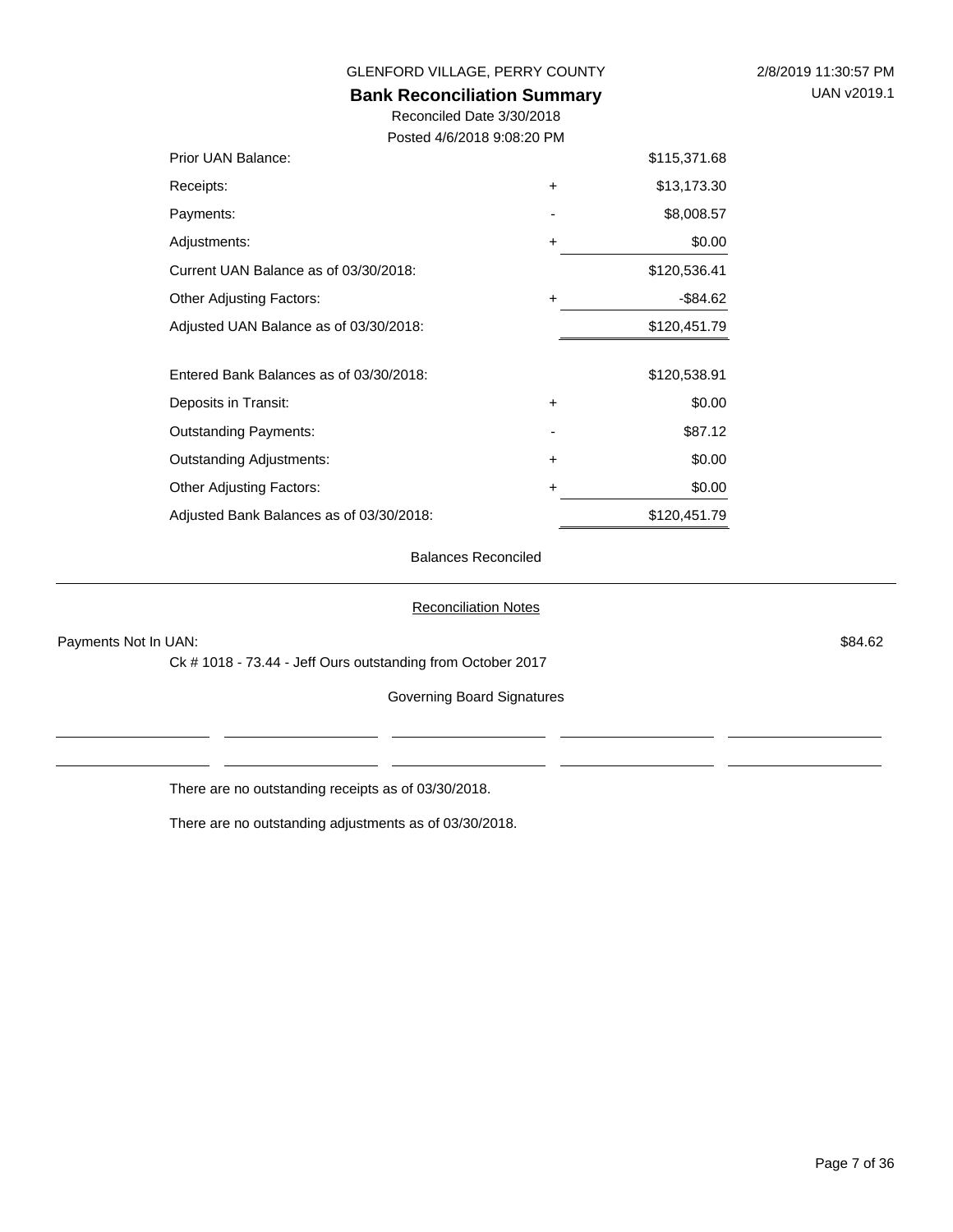UAN v2019.1

**Bank Balances**

Reconciled Date 3/30/2018 Posted 4/6/2018 9:08:20 PM

| Type    | Name           | <b>Number</b> | <b>Prior Bank</b><br><b>Balance</b> | <b>Calculated</b><br><b>Bank Balance</b> | <b>Entered Bank</b><br><b>Balance</b> | <b>Difference</b> |
|---------|----------------|---------------|-------------------------------------|------------------------------------------|---------------------------------------|-------------------|
| Primary | <b>PRIMARY</b> | 21034758      | \$116,928,27                        | \$121.139.12                             | \$120.538.91                          | $-$ \$600.21      |
|         |                | Total:        | \$116,928,27                        | \$121.139.12                             | \$120.538.91                          | -\$600.21         |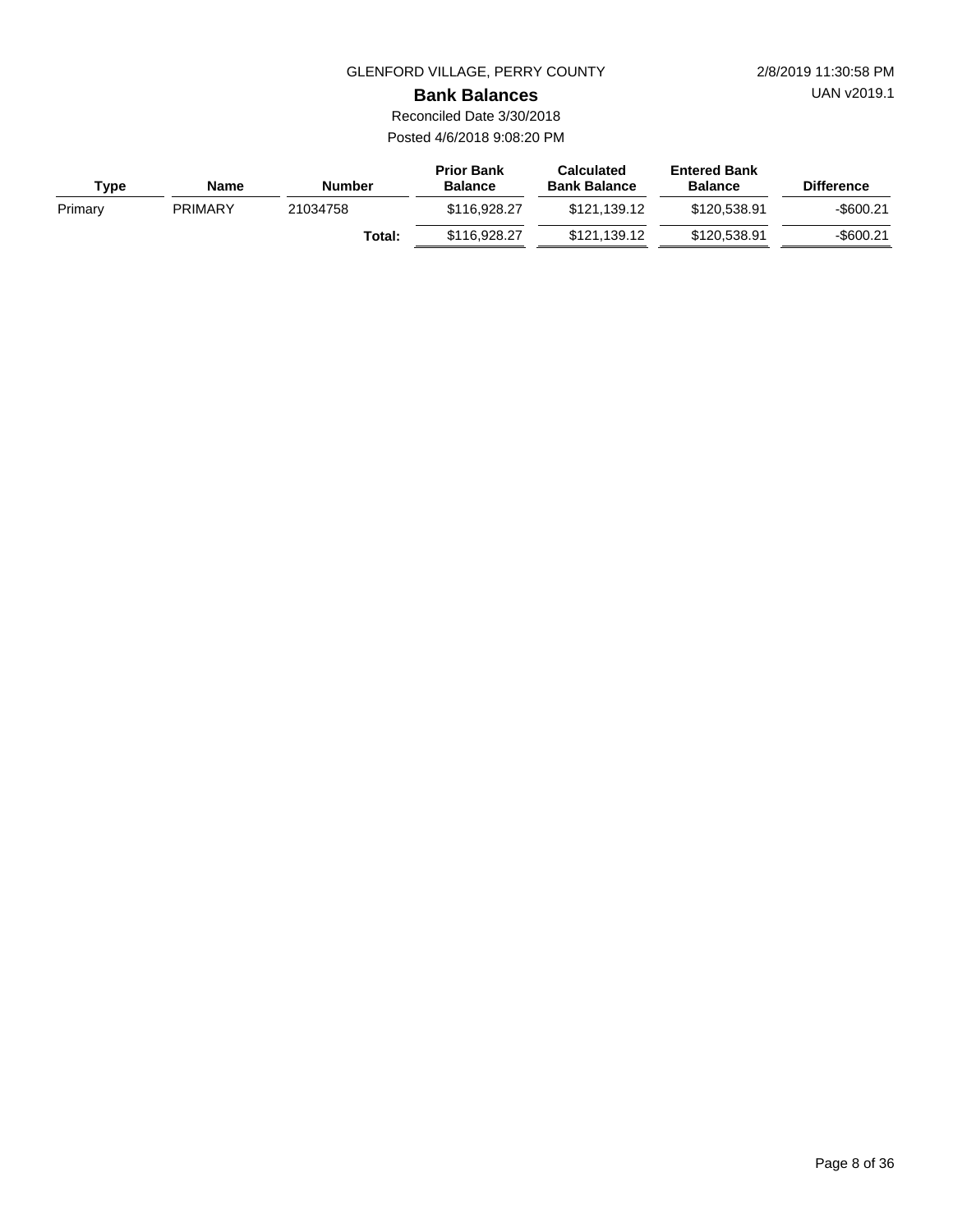# **Fund Status**

As Of 3/30/2018

| <b>Fund</b><br><b>Number</b> | <b>Fund Name</b>                       | % of Total<br><b>Pooled</b> | <b>Fund</b><br><b>Balance</b> | <b>Investments</b><br>(Non-Pooled) | Checking &<br><b>Pooled</b><br><b>Investments</b><br>(Pooled) |
|------------------------------|----------------------------------------|-----------------------------|-------------------------------|------------------------------------|---------------------------------------------------------------|
| 1000                         | General                                | 18.473%                     | \$22,266.93                   | \$0.00                             | \$22,266.93                                                   |
| 2011                         | Street Construction, Maint. and Repair | 14.171%                     | \$17,081.29                   | \$0.00                             | \$17,081.29                                                   |
| 2021                         | State Highway                          | 9.392%                      | \$11,320.20                   | \$0.00                             | \$11,320.20                                                   |
| 2041                         | Parks and Recreation                   | 5.404%                      | \$6,513.88                    | \$0.00                             | \$6,513.88                                                    |
| 5101                         | <b>Water Operating</b>                 | 40.282%                     | \$48,553.80                   | \$0.00                             | \$48,553.80                                                   |
| 5201                         | <b>Sewer Operating</b>                 | 10.907%                     | \$13,147.46                   | \$0.00                             | \$13,147.46                                                   |
| 5701                         | Enterprise Improvement                 | 1.371%                      | \$1,652.85                    | \$0.00                             | \$1,652.85                                                    |
|                              |                                        | All Funds Total             | \$120,536.41                  | \$0.00                             | \$120,536.41                                                  |
|                              |                                        |                             |                               | Pooled Investments                 | \$0.00                                                        |
|                              |                                        |                             | Secondary Checking Accounts   |                                    | \$0.00                                                        |

\$120,536.41 Available Primary Checking Balance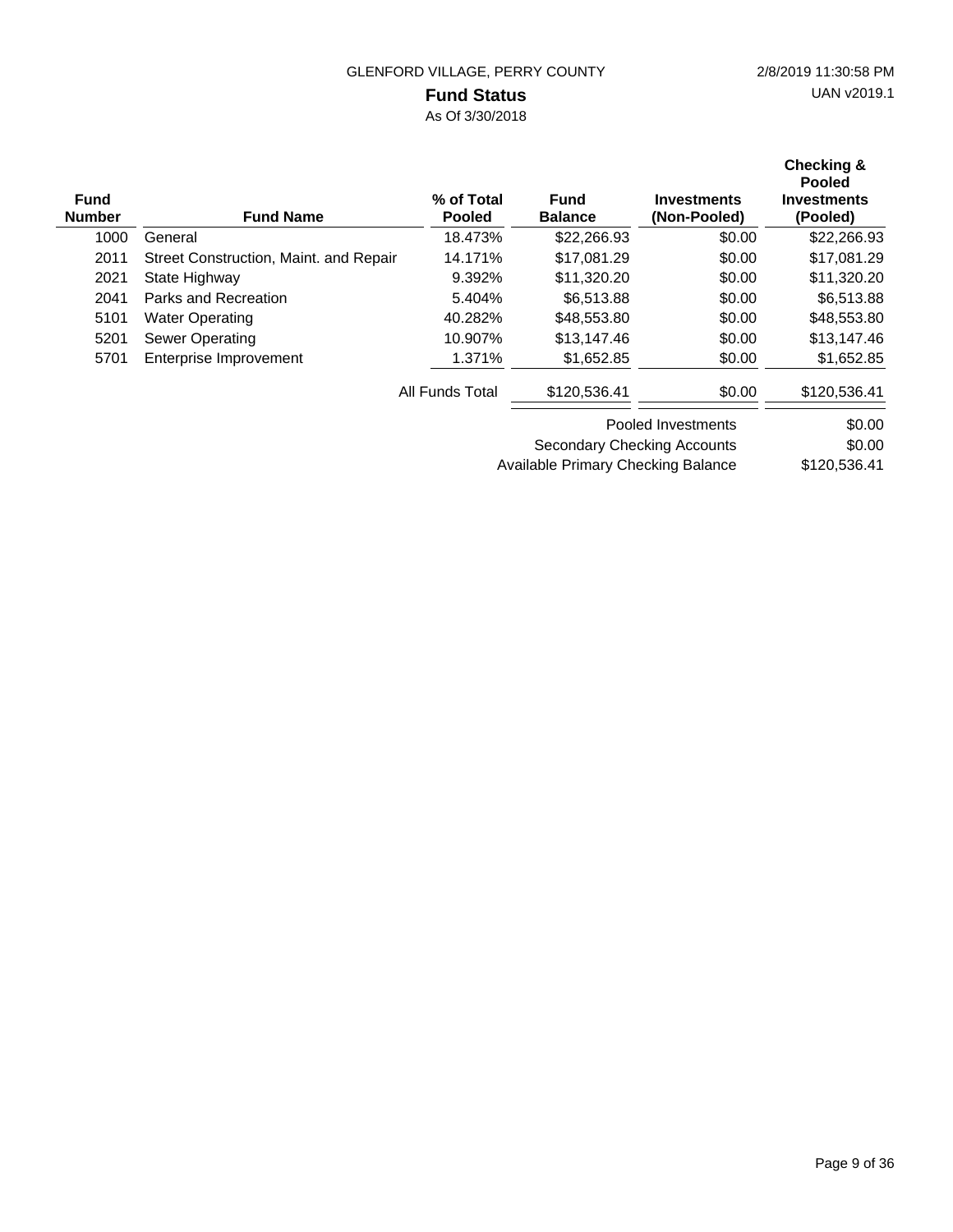| 2/8/2019 11:30:58 PM |
|----------------------|
| UAN v2019.1          |

### **Bank Reconciliation Summary**

Reconciled Date 4/30/2018 Posted 5/18/2018 9:47:13 PM

| Prior UAN Balance:                       |           | \$120,536.41 |
|------------------------------------------|-----------|--------------|
| Receipts:                                | $\ddot{}$ | \$23,959.92  |
| Payments:                                |           | \$13,959.55  |
| Adjustments:                             | +         | \$0.00       |
| Current UAN Balance as of 04/30/2018:    |           | \$130,536.78 |
| <b>Other Adjusting Factors:</b>          | +         | \$2.50       |
| Adjusted UAN Balance as of 04/30/2018:   |           | \$130,539.28 |
| Entered Bank Balances as of 04/30/2018:  |           | \$131,551.14 |
| Deposits in Transit:                     | +         | \$0.00       |
| <b>Outstanding Payments:</b>             |           | \$1,011.86   |
| <b>Outstanding Adjustments:</b>          | +         | \$0.00       |
| <b>Other Adjusting Factors:</b>          | +         | \$0.00       |
| Adjusted Bank Balances as of 04/30/2018: |           | \$130,539.28 |

#### Balances Reconciled

#### Reconciliation Notes

Receipts Not In UAN: \$2.50

Balance difference

Governing Board Signatures

There are no outstanding receipts as of 04/30/2018.

There are no outstanding adjustments as of 04/30/2018.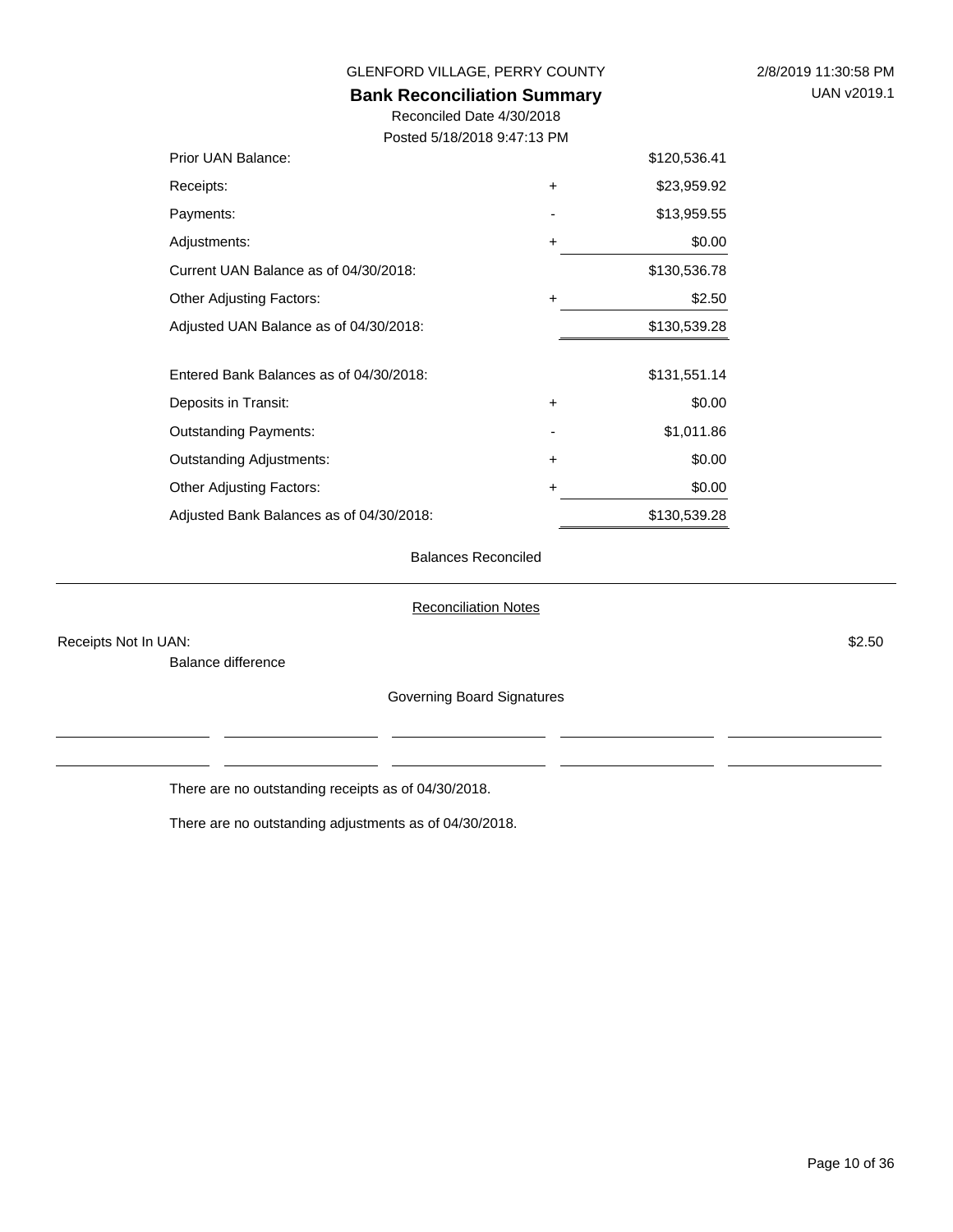UAN v2019.1

**Bank Balances**

Reconciled Date 4/30/2018 Posted 5/18/2018 9:47:13 PM

| Type    | <b>Name</b>    | Number   | <b>Prior Bank</b><br><b>Balance</b> | <b>Calculated</b><br><b>Bank Balance</b> | <b>Entered Bank</b><br><b>Balance</b> | <b>Difference</b> |
|---------|----------------|----------|-------------------------------------|------------------------------------------|---------------------------------------|-------------------|
| Primary | <b>PRIMARY</b> | 21034758 | \$120.538.91                        | \$131,464.02                             | \$131.551.14                          | \$87.12           |
|         |                | Total:   | \$120.538.91                        | \$131,464.02                             | \$131.551.14                          | \$87.12           |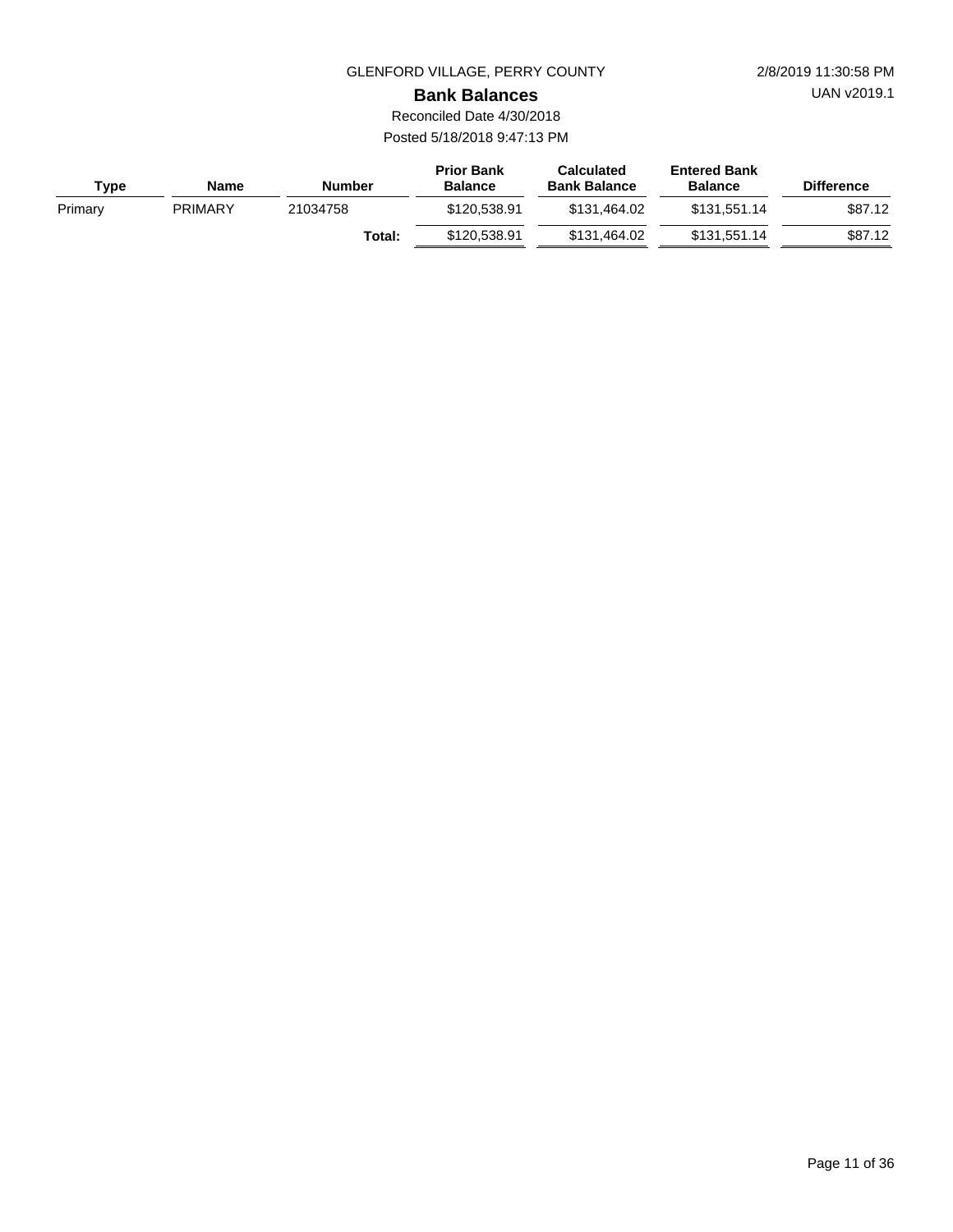### **Fund Status**

As Of 4/30/2018

| <b>Fund</b><br><b>Number</b> | <b>Fund Name</b>                       | % of Total<br><b>Pooled</b> | <b>Fund</b><br><b>Balance</b>      | <b>Investments</b><br>(Non-Pooled) | Checking &<br><b>Pooled</b><br>Investments<br>(Pooled) |
|------------------------------|----------------------------------------|-----------------------------|------------------------------------|------------------------------------|--------------------------------------------------------|
| 1000                         | General                                | 21.124%                     | \$27,574.07                        | \$0.00                             | \$27,574.07                                            |
| 2011                         | Street Construction, Maint. and Repair | 13.528%                     | \$17,659.59                        | \$0.00                             | \$17,659.59                                            |
| 2021                         | State Highway                          | 8.684%                      | \$11,336.04                        | \$0.00                             | \$11,336.04                                            |
| 2041                         | Parks and Recreation                   | 4.728%                      | \$6.172.11                         | \$0.00                             | \$6,172.11                                             |
| 5101                         | <b>Water Operating</b>                 | 37.640%                     | \$49,133.10                        | \$0.00                             | \$49,133.10                                            |
| 5201                         | Sewer Operating                        | 13.030%                     | \$17,009.02                        | \$0.00                             | \$17,009.02                                            |
| 5701                         | Enterprise Improvement                 | 1.266%                      | \$1,652.85                         | \$0.00                             | \$1,652.85                                             |
|                              |                                        | All Funds Total             | \$130,536.78                       | \$0.00                             | \$130,536.78                                           |
|                              |                                        |                             |                                    | Pooled Investments                 | \$0.00                                                 |
|                              |                                        |                             | <b>Secondary Checking Accounts</b> |                                    | \$0.00                                                 |

\$130,536.78 Available Primary Checking Balance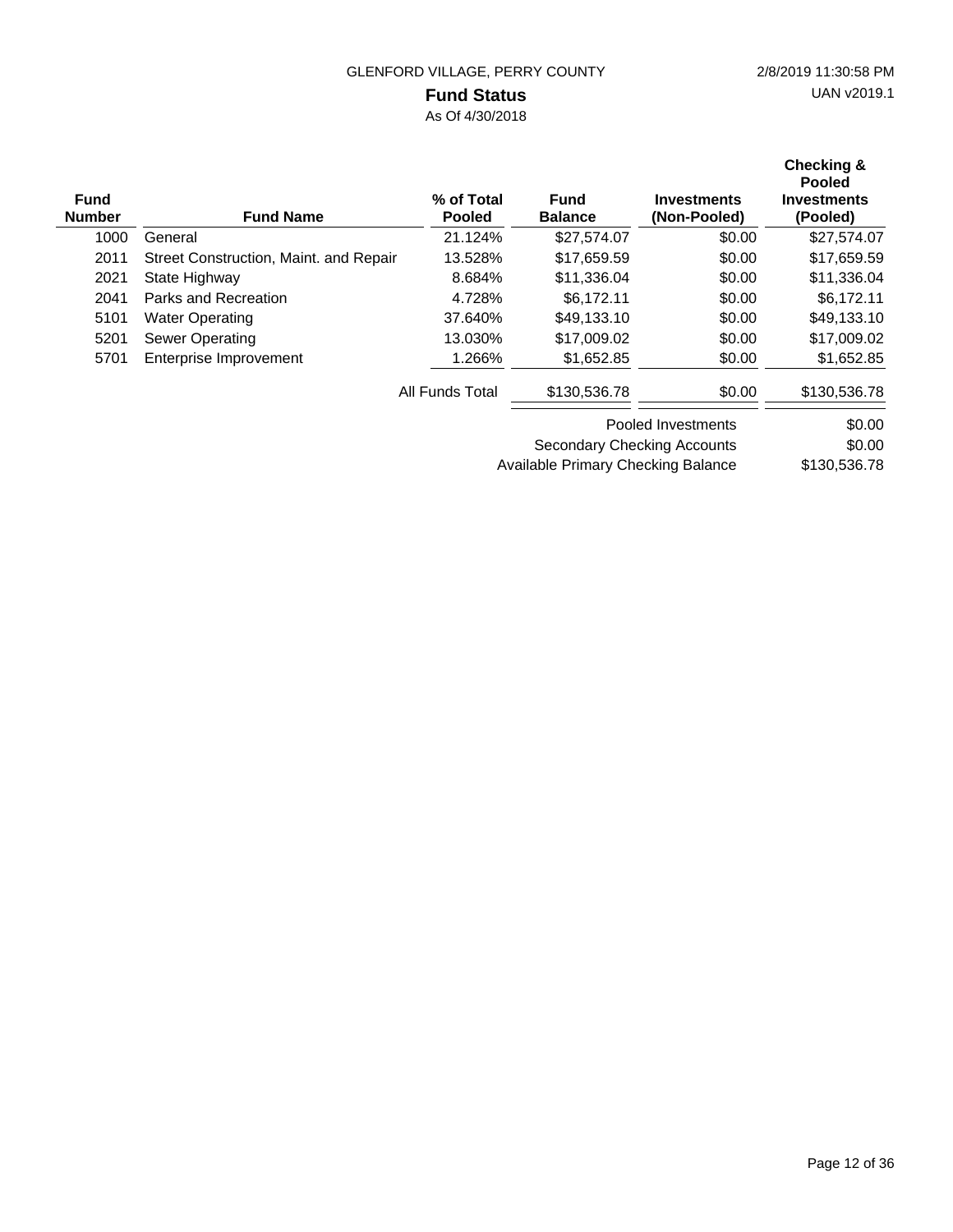| GLENFORD VILLAGE, PERRY COUNTY                                  | 2/8/2019 11:30:58 PM |              |  |
|-----------------------------------------------------------------|----------------------|--------------|--|
| <b>Bank Reconciliation Summary</b><br>Reconciled Date 5/31/2018 | UAN v2019.1          |              |  |
| Posted 6/5/2018 4:36:41 PM                                      |                      |              |  |
| Prior UAN Balance:                                              |                      | \$130,536.78 |  |
| Receipts:                                                       | $\ddot{}$            | \$14,133.90  |  |
| Payments:                                                       |                      | \$7,135.70   |  |
| Adjustments:                                                    | +                    | \$0.00       |  |
| Current UAN Balance as of 05/31/2018:                           |                      | \$137,534.98 |  |
| <b>Other Adjusting Factors:</b>                                 | +                    | \$284.88     |  |
| Adjusted UAN Balance as of 05/31/2018:                          |                      | \$137,819.86 |  |
| Entered Bank Balances as of 05/31/2018:                         |                      | \$137,822.36 |  |
| Deposits in Transit:                                            | $\ddot{}$            | \$0.00       |  |
| <b>Outstanding Payments:</b>                                    |                      | \$0.00       |  |
| <b>Outstanding Adjustments:</b>                                 | +                    | \$0.00       |  |
| <b>Other Adjusting Factors:</b>                                 | +                    | $-$ \$2.50   |  |
| Adjusted Bank Balances as of 05/31/2018:                        |                      | \$137,819.86 |  |

#### Balances Reconciled

#### Reconciliation Notes

| Inflating Bank Errors: |                                                     | \$2.50   |
|------------------------|-----------------------------------------------------|----------|
| fee not reconciled     |                                                     |          |
| Receipts Not In UAN:   |                                                     | \$284.88 |
| Deposit not in UAN     |                                                     |          |
|                        | Governing Board Signatures                          |          |
|                        |                                                     |          |
|                        |                                                     |          |
|                        | There are no outstanding payments as of 05/31/2018. |          |

There are no outstanding receipts as of 05/31/2018.

There are no outstanding adjustments as of 05/31/2018.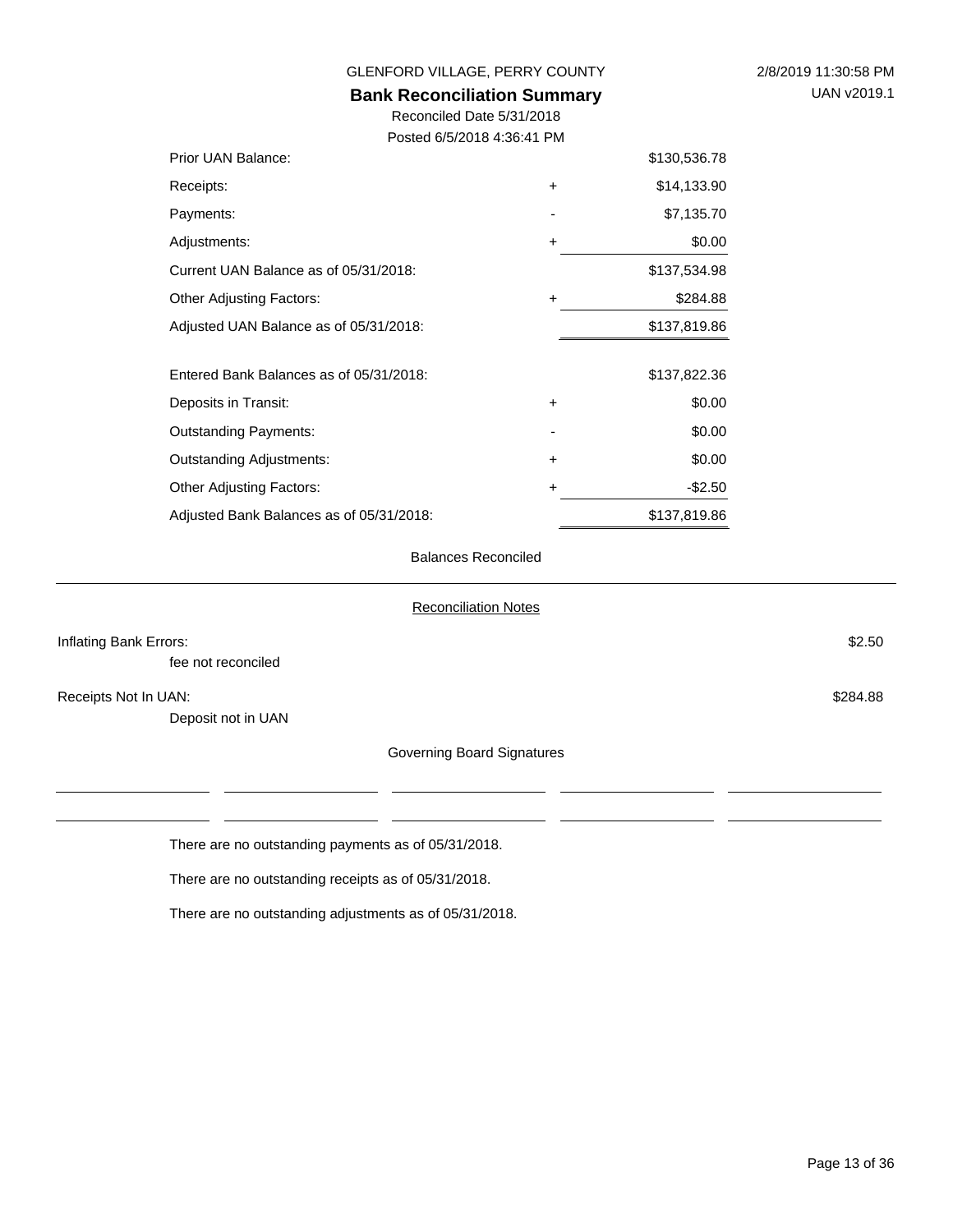UAN v2019.1

**Bank Balances**

Reconciled Date 5/31/2018 Posted 6/5/2018 4:36:41 PM

| <b>Type</b> | Name           | <b>Number</b> | <b>Prior Bank</b><br><b>Balance</b> | <b>Calculated</b><br><b>Bank Balance</b> | <b>Entered Bank</b><br><b>Balance</b> | <b>Difference</b> |
|-------------|----------------|---------------|-------------------------------------|------------------------------------------|---------------------------------------|-------------------|
| Primary     | <b>PRIMARY</b> | 21034758      | \$131.551.14                        | \$137.537.48                             | \$137,822,36                          | \$284.88          |
|             |                | Total:        | \$131.551.14                        | \$137.537.48                             | \$137,822,36                          | \$284.88          |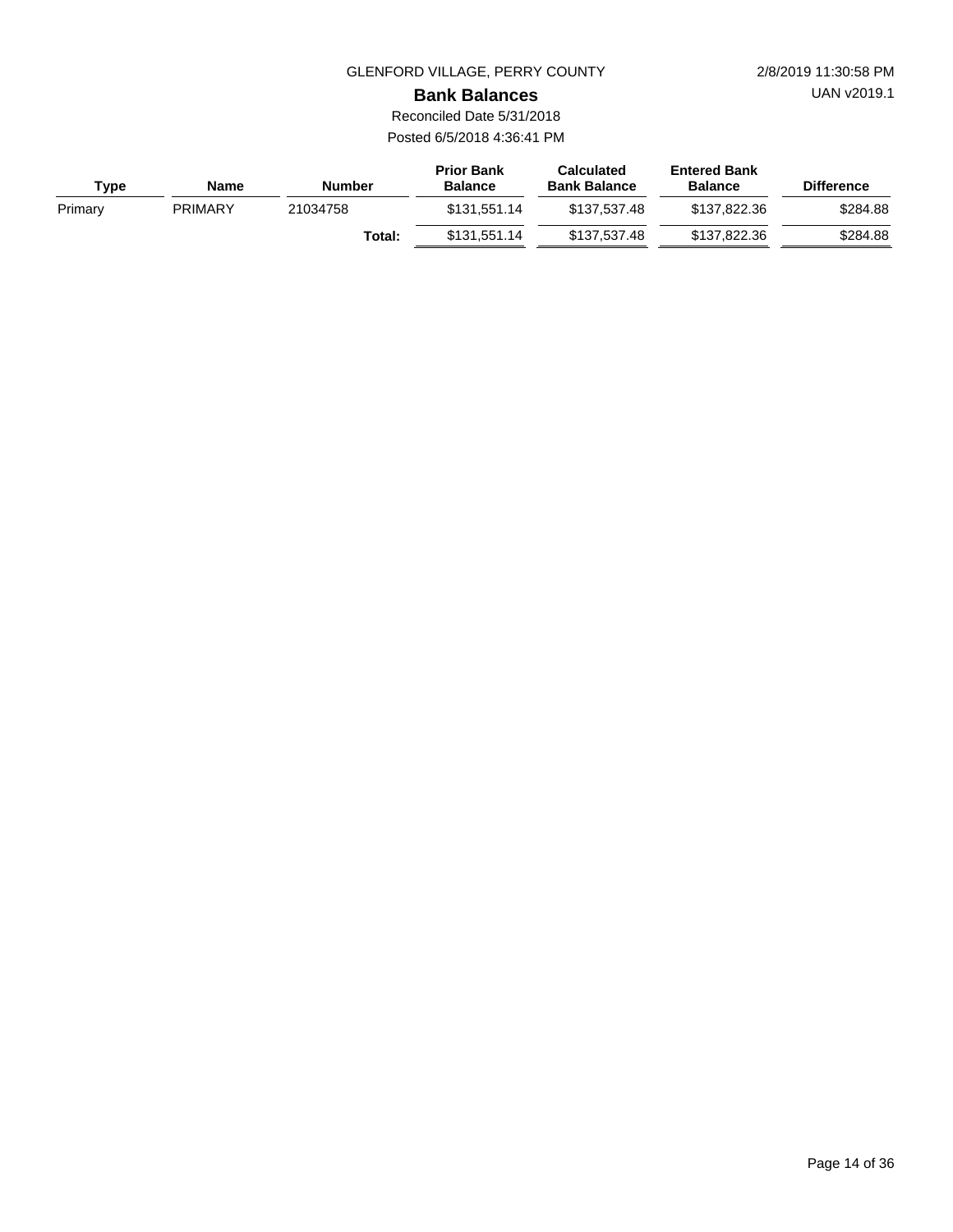# **Fund Status**

As Of 5/31/2018

| <b>Fund</b><br><b>Number</b> | <b>Fund Name</b>                       | % of Total<br><b>Pooled</b> | <b>Fund</b><br><b>Balance</b>      | <b>Investments</b><br>(Non-Pooled) | <b>Checking &amp;</b><br><b>Pooled</b><br><b>Investments</b><br>(Pooled) |
|------------------------------|----------------------------------------|-----------------------------|------------------------------------|------------------------------------|--------------------------------------------------------------------------|
| 1000                         | General                                | 20.295%                     | \$27,912.28                        | \$0.00                             | \$27,912.28                                                              |
| 2011                         | Street Construction, Maint. and Repair | 13.183%                     | \$18,131,06                        | \$0.00                             | \$18,131.06                                                              |
| 2021                         | State Highway                          | 8.231%                      | \$11,319.92                        | \$0.00                             | \$11,319.92                                                              |
| 2041                         | Parks and Recreation                   | 4.504%                      | \$6,194.86                         | \$0.00                             | \$6,194.86                                                               |
| 5101                         | <b>Water Operating</b>                 | 37.661%                     | \$51,797.74                        | \$0.00                             | \$51,797.74                                                              |
| 5201                         | <b>Sewer Operating</b>                 | 14.924%                     | \$20,526.27                        | \$0.00                             | \$20,526.27                                                              |
| 5701                         | Enterprise Improvement                 | 1.202%                      | \$1,652.85                         | \$0.00                             | \$1,652.85                                                               |
|                              |                                        | All Funds Total             | \$137,534.98                       | \$0.00                             | \$137,534.98                                                             |
|                              |                                        |                             |                                    | Pooled Investments                 | \$0.00                                                                   |
|                              |                                        |                             | <b>Secondary Checking Accounts</b> |                                    | \$0.00                                                                   |

\$137,534.98 Available Primary Checking Balance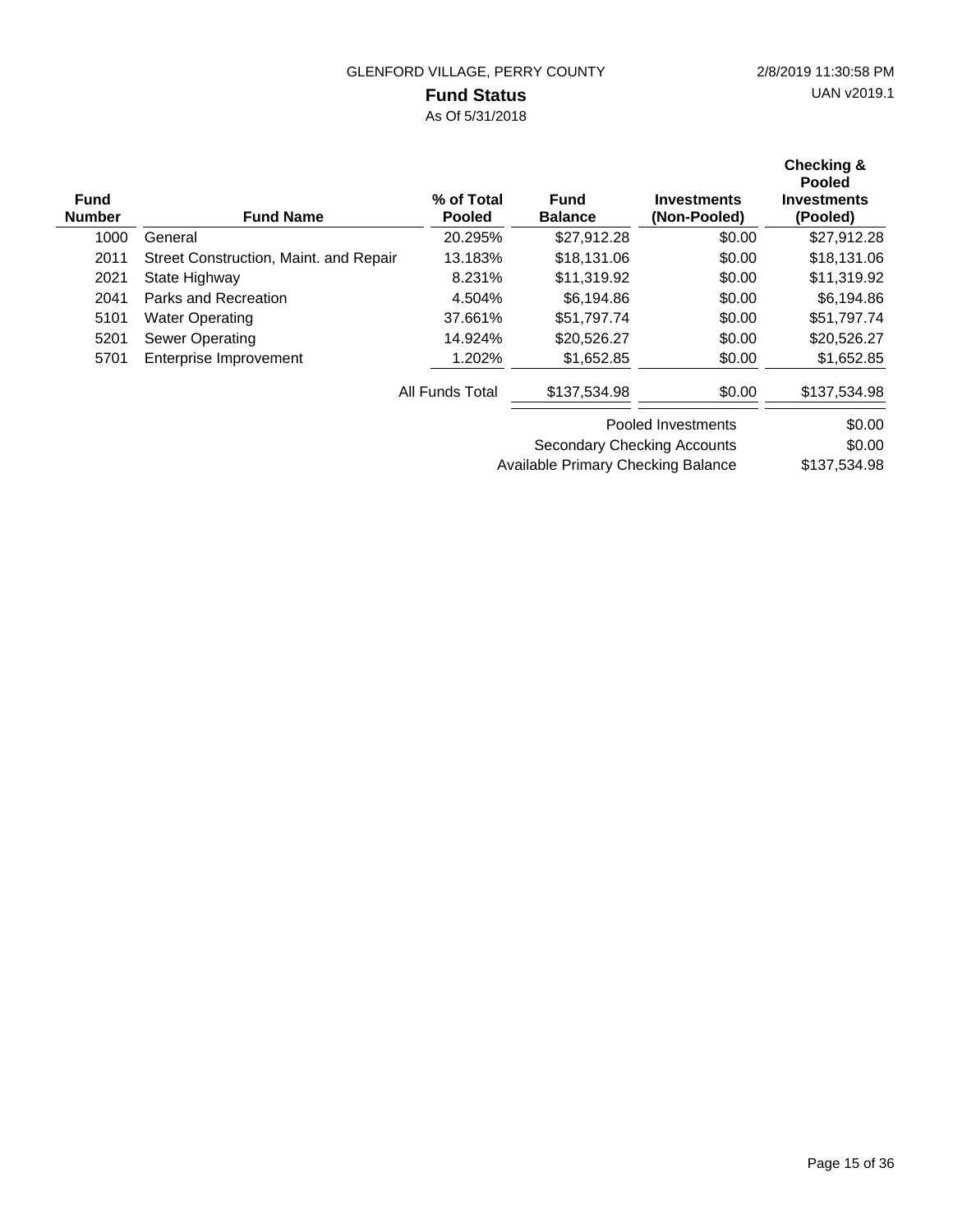| GLENFORD VILLAGE, PERRY COUNTY          | 2/8/2019 11:30:58 PM |              |  |
|-----------------------------------------|----------------------|--------------|--|
| <b>Bank Reconciliation Summary</b>      | UAN v2019.1          |              |  |
| Reconciled Date 6/30/2018               |                      |              |  |
| Posted 7/7/2018 3:30:28 PM              |                      |              |  |
| Prior UAN Balance:                      |                      | \$137,534.98 |  |
| Receipts:                               | +                    | \$13,089.78  |  |
| Payments:                               |                      | \$26,689.94  |  |
| Adjustments:                            | +                    | \$0.00       |  |
| Current UAN Balance as of 06/30/2018:   |                      | \$123,934.82 |  |
| Other Adjusting Factors:                | +                    | \$612.37     |  |
| Adjusted UAN Balance as of 06/30/2018:  |                      | \$124,547.19 |  |
| Entered Bank Balances as of 06/30/2018: |                      | \$124,988.64 |  |
| Deposits in Transit:                    | +                    | \$0.00       |  |
| Outstanding Payments:                   |                      | \$154.07     |  |
| Outstanding Adjustments:                | +                    | \$0.00       |  |
| Other Adjusting Factors:                | +                    | $-$287.38$   |  |
|                                         |                      |              |  |

#### Balances Reconciled

\$124,547.19

#### Reconciliation Notes

| Inflating Bank Errors:       |                            | \$287.38 |
|------------------------------|----------------------------|----------|
| Receipts Not In UAN:         |                            | \$612.37 |
| State deposits entered later |                            |          |
|                              | Governing Board Signatures |          |

There are no outstanding receipts as of 06/30/2018.

Adjusted Bank Balances as of 06/30/2018:

There are no outstanding adjustments as of 06/30/2018.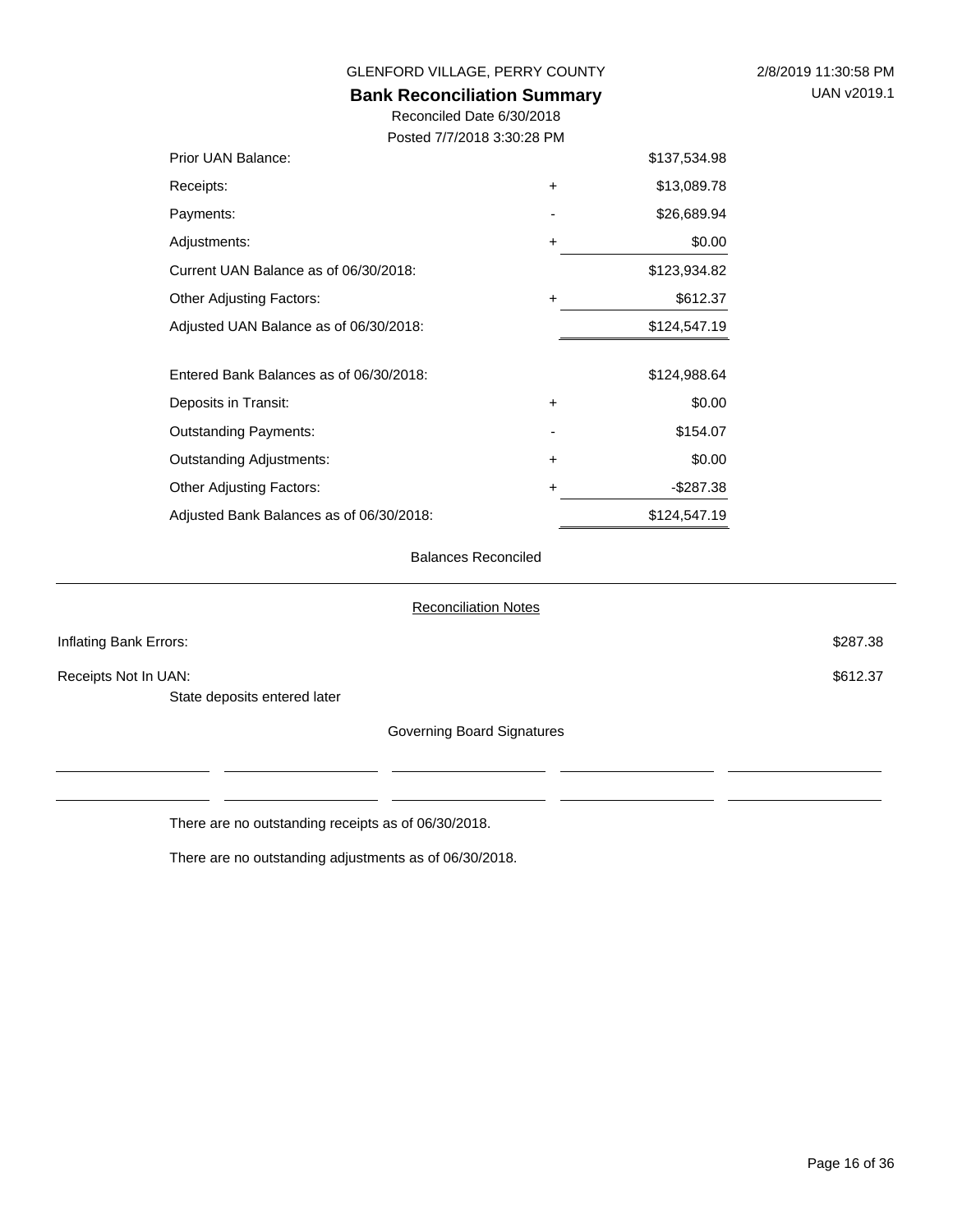UAN v2019.1

#### **Bank Balances**

Reconciled Date 6/30/2018 Posted 7/7/2018 3:30:28 PM

| <b>Type</b> | <b>Name</b>    | <b>Number</b> | <b>Prior Bank</b><br><b>Balance</b> | <b>Calculated</b><br><b>Bank Balance</b> | <b>Entered Bank</b><br><b>Balance</b> | <b>Difference</b> |
|-------------|----------------|---------------|-------------------------------------|------------------------------------------|---------------------------------------|-------------------|
| Primary     | <b>PRIMARY</b> | 21034758      | \$137.822.36                        | \$124,376,27                             | \$124.988.64                          | \$612.37          |
|             |                | Total:        | \$137.822.36                        | \$124,376,27                             | \$124,988,64                          | \$612.37          |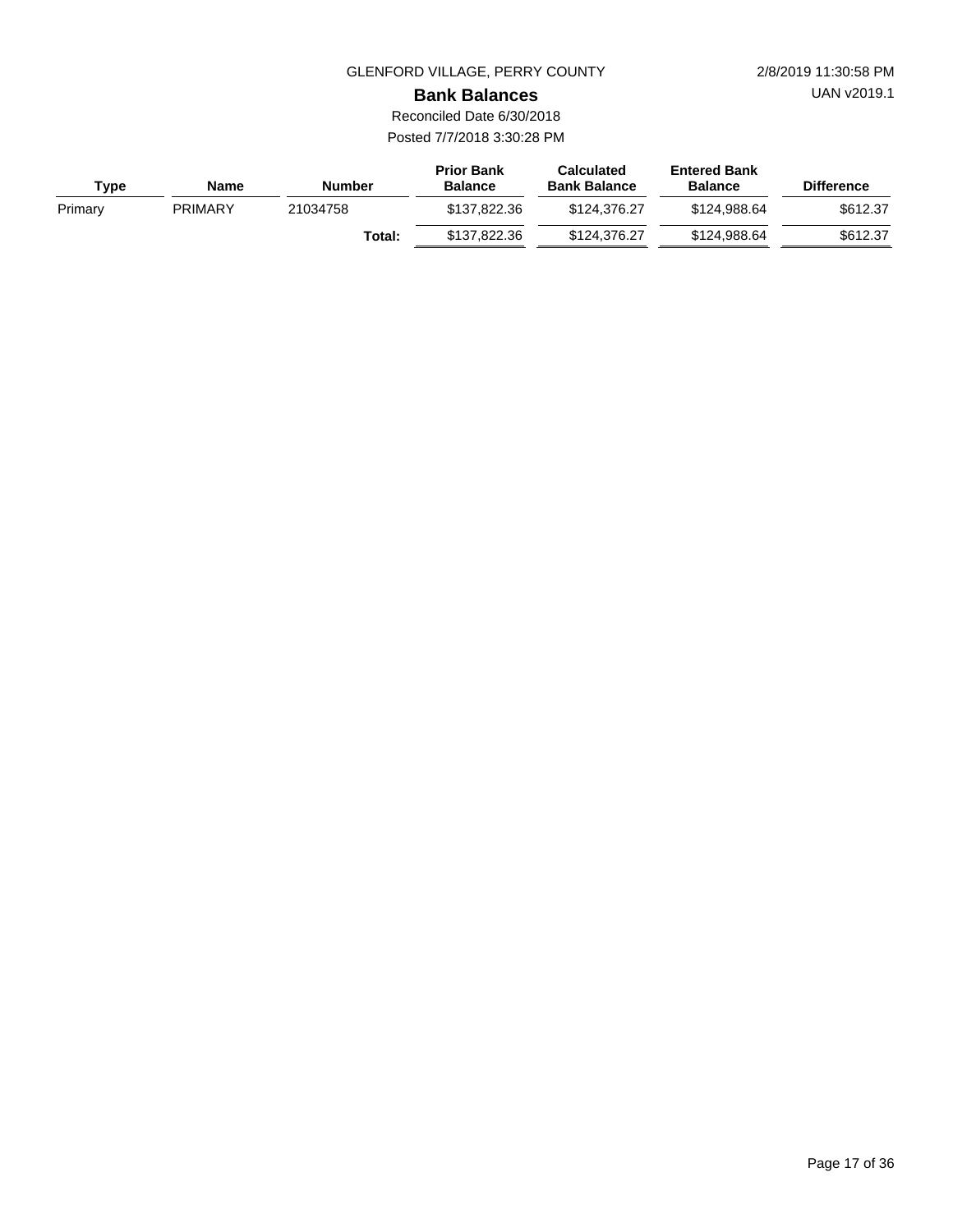# **Fund Status**

As Of 6/30/2018

| <b>Fund</b><br><b>Number</b> | <b>Fund Name</b>                       | % of Total<br><b>Pooled</b> | <b>Fund</b><br><b>Balance</b> | <b>Investments</b><br>(Non-Pooled) | Checking &<br><b>Pooled</b><br><b>Investments</b><br>(Pooled) |
|------------------------------|----------------------------------------|-----------------------------|-------------------------------|------------------------------------|---------------------------------------------------------------|
| 1000                         | General                                | 22.463%                     | \$27,839.96                   | \$0.00                             | \$27,839.96                                                   |
| 2011                         | Street Construction, Maint. and Repair | 14.518%                     | \$17,992.75                   | \$0.00                             | \$17,992.75                                                   |
| 2021                         | State Highway                          | 9.123%                      | \$11,306.09                   | \$0.00                             | \$11,306.09                                                   |
| 2041                         | Parks and Recreation                   | 5.139%                      | \$6,369.00                    | \$0.00                             | \$6,369.00                                                    |
| 5101                         | <b>Water Operating</b>                 | 42.380%                     | \$52,523.65                   | \$0.00                             | \$52,523.65                                                   |
| 5201                         | <b>Sewer Operating</b>                 | 5.043%                      | \$6,250.52                    | \$0.00                             | \$6,250.52                                                    |
| 5701                         | Enterprise Improvement                 | 1.334%                      | \$1,652.85                    | \$0.00                             | \$1,652.85                                                    |
|                              |                                        | All Funds Total             | \$123,934.82                  | \$0.00                             | \$123,934.82                                                  |
|                              |                                        |                             |                               | Pooled Investments                 | \$0.00                                                        |
|                              |                                        |                             | Secondary Checking Accounts   |                                    | \$0.00                                                        |

\$123,934.82 Available Primary Checking Balance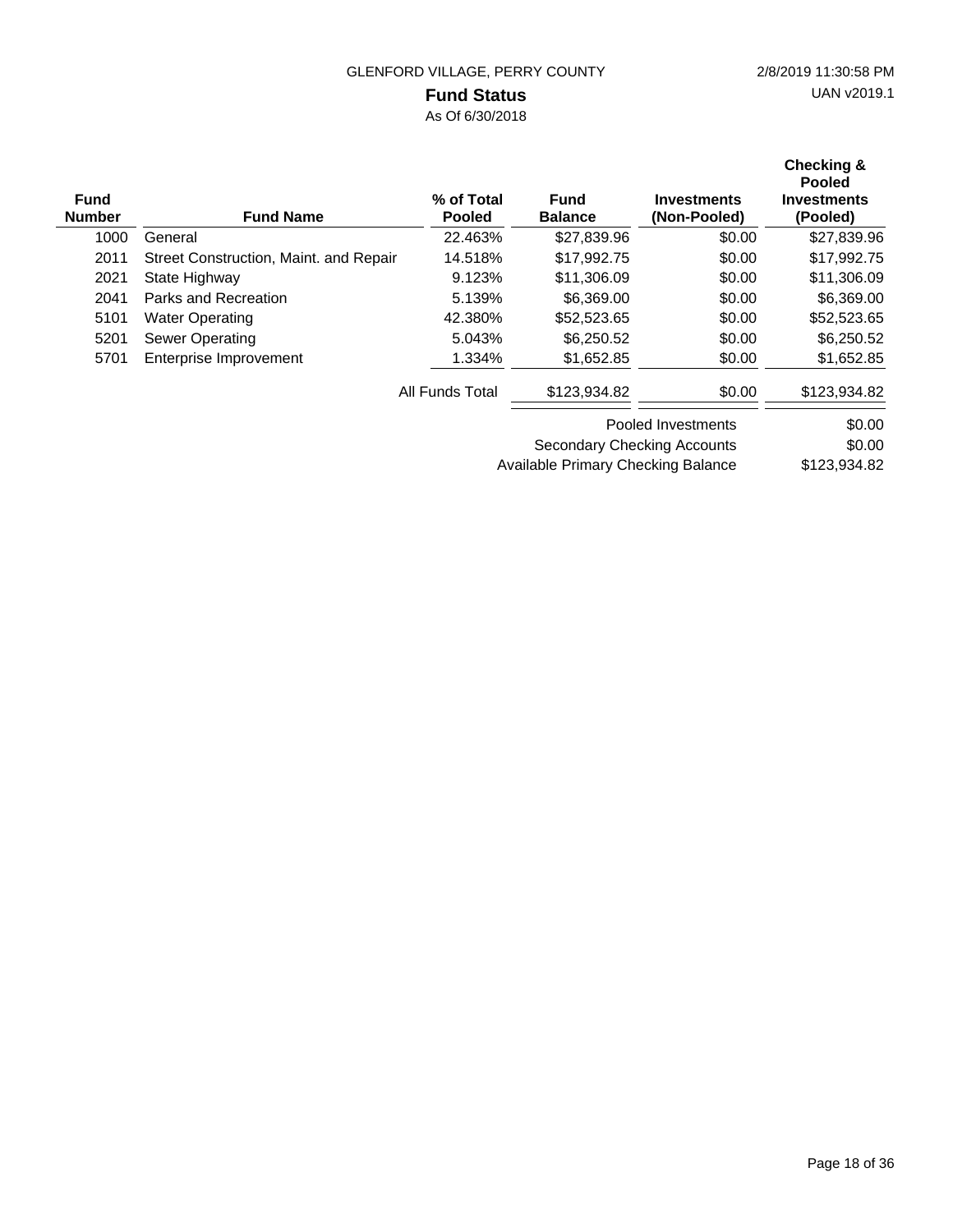| GLENFORD VILLAGE, PERRY COUNTY           | 2/8/2019 11:30:58 PM |              |  |
|------------------------------------------|----------------------|--------------|--|
| <b>Bank Reconciliation Summary</b>       | UAN v2019.1          |              |  |
| Reconciled Date 7/31/2018                |                      |              |  |
| Posted 8/7/2018 6:54:50 PM               |                      |              |  |
| Prior UAN Balance:                       |                      | \$123,934.82 |  |
| Receipts:                                | $\ddot{}$            | \$14,179.39  |  |
| Payments:                                |                      | \$11,171.82  |  |
| Adjustments:                             | $\ddot{}$            | \$0.00       |  |
| Current UAN Balance as of 07/31/2018:    |                      | \$126,942.39 |  |
| <b>Other Adjusting Factors:</b>          | ÷                    | \$287.38     |  |
| Adjusted UAN Balance as of 07/31/2018:   |                      | \$127,229.77 |  |
| Entered Bank Balances as of 07/31/2018:  |                      | \$127,492.92 |  |
| Deposits in Transit:                     | $\ddot{}$            | \$414.31     |  |
| <b>Outstanding Payments:</b>             |                      | \$677.46     |  |
| <b>Outstanding Adjustments:</b>          | $\ddot{}$            | \$0.00       |  |
| Other Adjusting Factors:                 | +                    | \$0.00       |  |
| Adjusted Bank Balances as of 07/31/2018: |                      | \$127,229.77 |  |
| <b>Balances Reconciled</b>               |                      |              |  |

### Reconciliation Notes

Receipts Not In UAN: \$287.38

Balancing erroe

Governing Board Signatures

There are no outstanding adjustments as of 07/31/2018.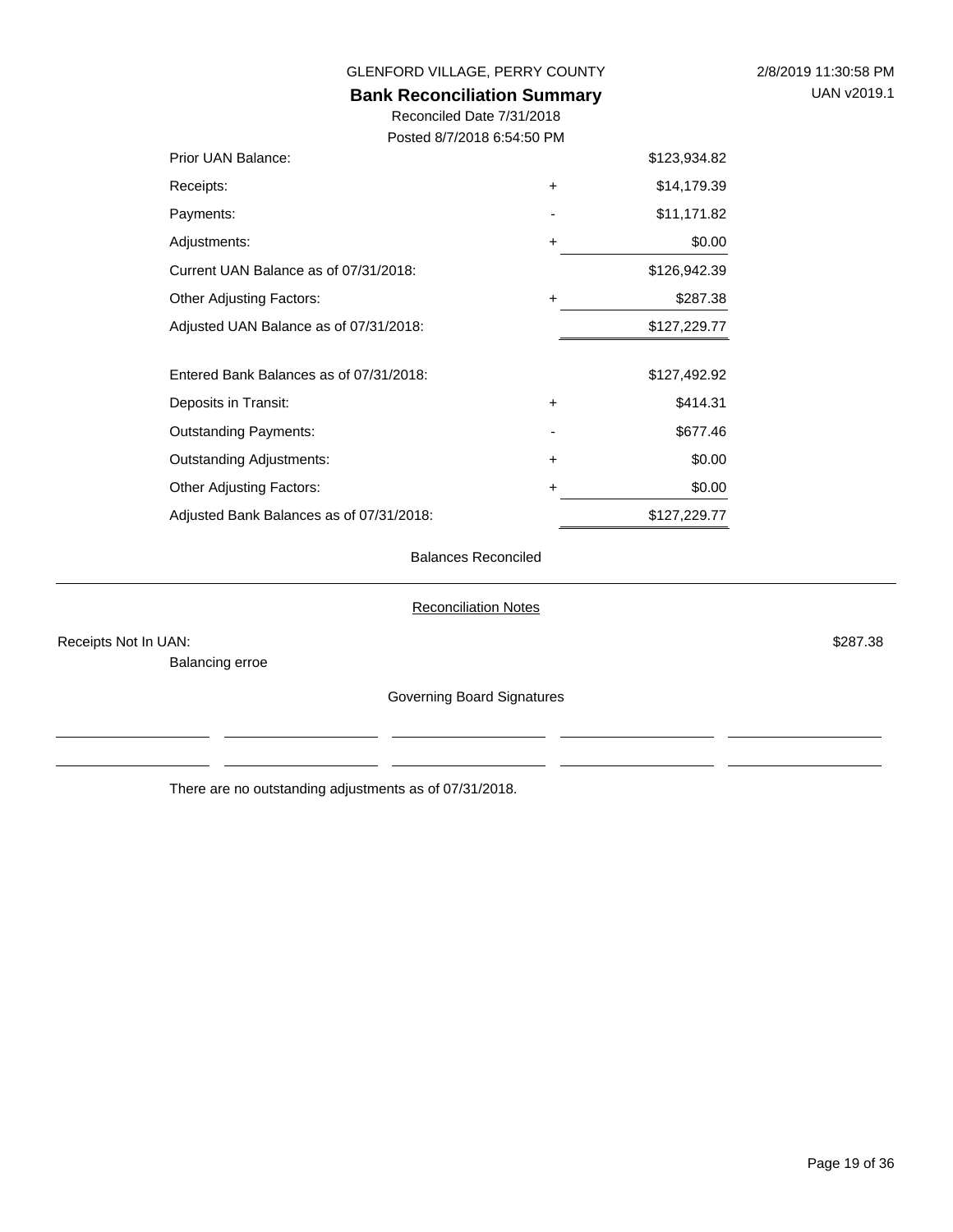UAN v2019.1

**Bank Balances**

Reconciled Date 7/31/2018 Posted 8/7/2018 6:54:50 PM

| Type    | <b>Name</b>    | <b>Number</b> | <b>Prior Bank</b><br><b>Balance</b> | <b>Calculated</b><br><b>Bank Balance</b> | <b>Entered Bank</b><br><b>Balance</b> | <b>Difference</b> |
|---------|----------------|---------------|-------------------------------------|------------------------------------------|---------------------------------------|-------------------|
| Primary | <b>PRIMARY</b> | 21034758      | \$124.988.64                        | \$128,105.29                             | \$127.492.92                          | $-$ \$612.37      |
|         |                | Total:        | \$124.988.64                        | \$128,105.29                             | \$127,492,92                          | -\$612.37         |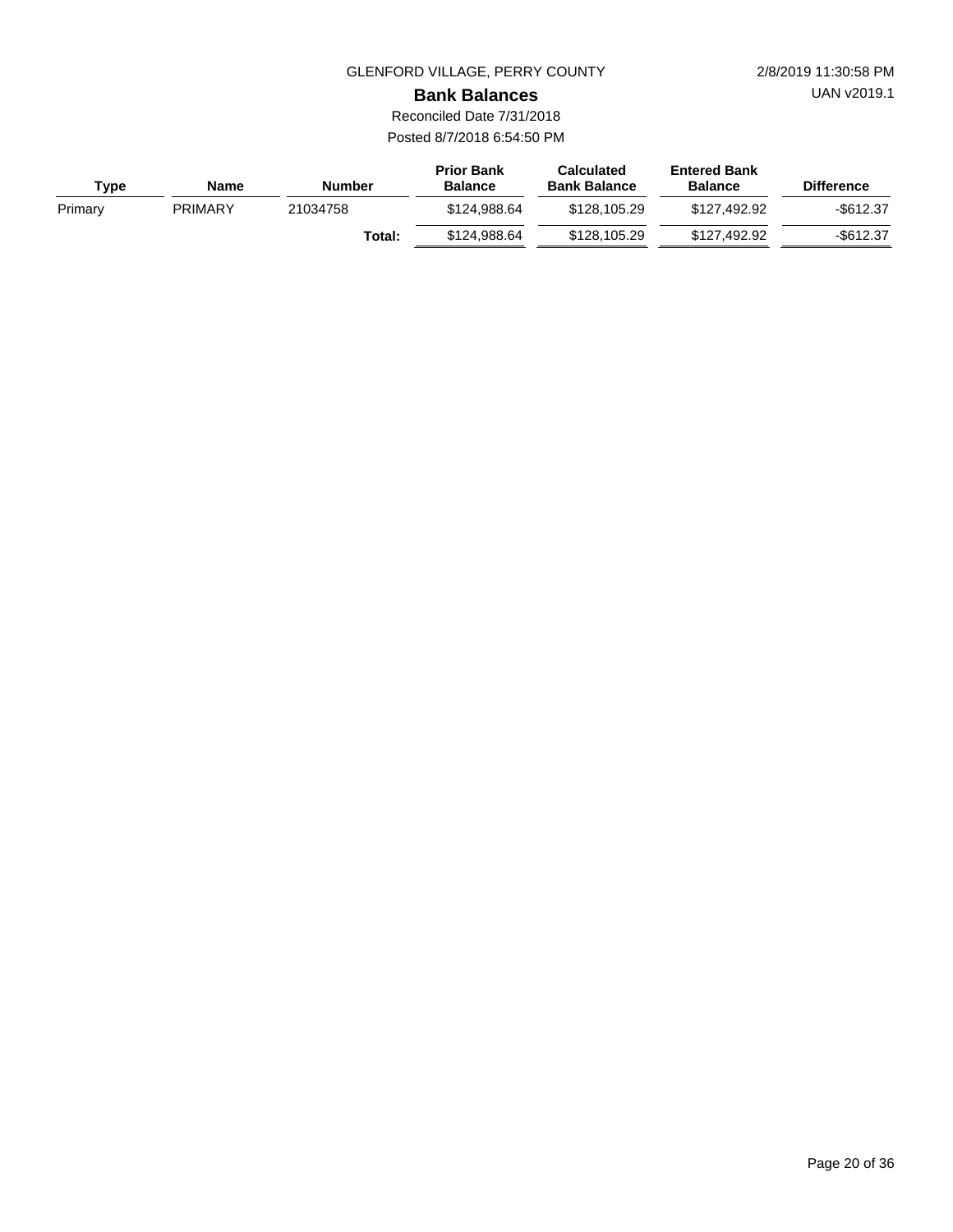# **Fund Status**

As Of 7/31/2018

| <b>Fund</b><br><b>Number</b> | <b>Fund Name</b>                       | % of Total<br><b>Pooled</b> | <b>Fund</b><br><b>Balance</b> | <b>Investments</b><br>(Non-Pooled) | Checking &<br><b>Pooled</b><br>Investments<br>(Pooled) |
|------------------------------|----------------------------------------|-----------------------------|-------------------------------|------------------------------------|--------------------------------------------------------|
| 1000                         | General                                | 21.109%                     | \$26,795.75                   | \$0.00                             | \$26,795.75                                            |
| 2011                         | Street Construction, Maint. and Repair | 13.194%                     | \$16,749.08                   | \$0.00                             | \$16,749.08                                            |
| 2021                         | State Highway                          | 8.961%                      | \$11,375.69                   | \$0.00                             | \$11,375.69                                            |
| 2041                         | Parks and Recreation                   | 5.188%                      | \$6,585.49                    | \$0.00                             | \$6,585.49                                             |
| 5101                         | <b>Water Operating</b>                 | 43.024%                     | \$54,615.60                   | \$0.00                             | \$54,615.60                                            |
| 5201                         | Sewer Operating                        | 7.222%                      | \$9.167.93                    | \$0.00                             | \$9,167.93                                             |
| 5701                         | Enterprise Improvement                 | 1.302%                      | \$1,652.85                    | \$0.00                             | \$1,652.85                                             |
|                              |                                        | All Funds Total             | \$126,942.39                  | \$0.00                             | \$126,942.39                                           |
|                              |                                        |                             | Pooled Investments            |                                    | \$0.00                                                 |
|                              |                                        |                             | Secondary Checking Accounts   |                                    | \$0.00                                                 |

\$126,942.39 Available Primary Checking Balance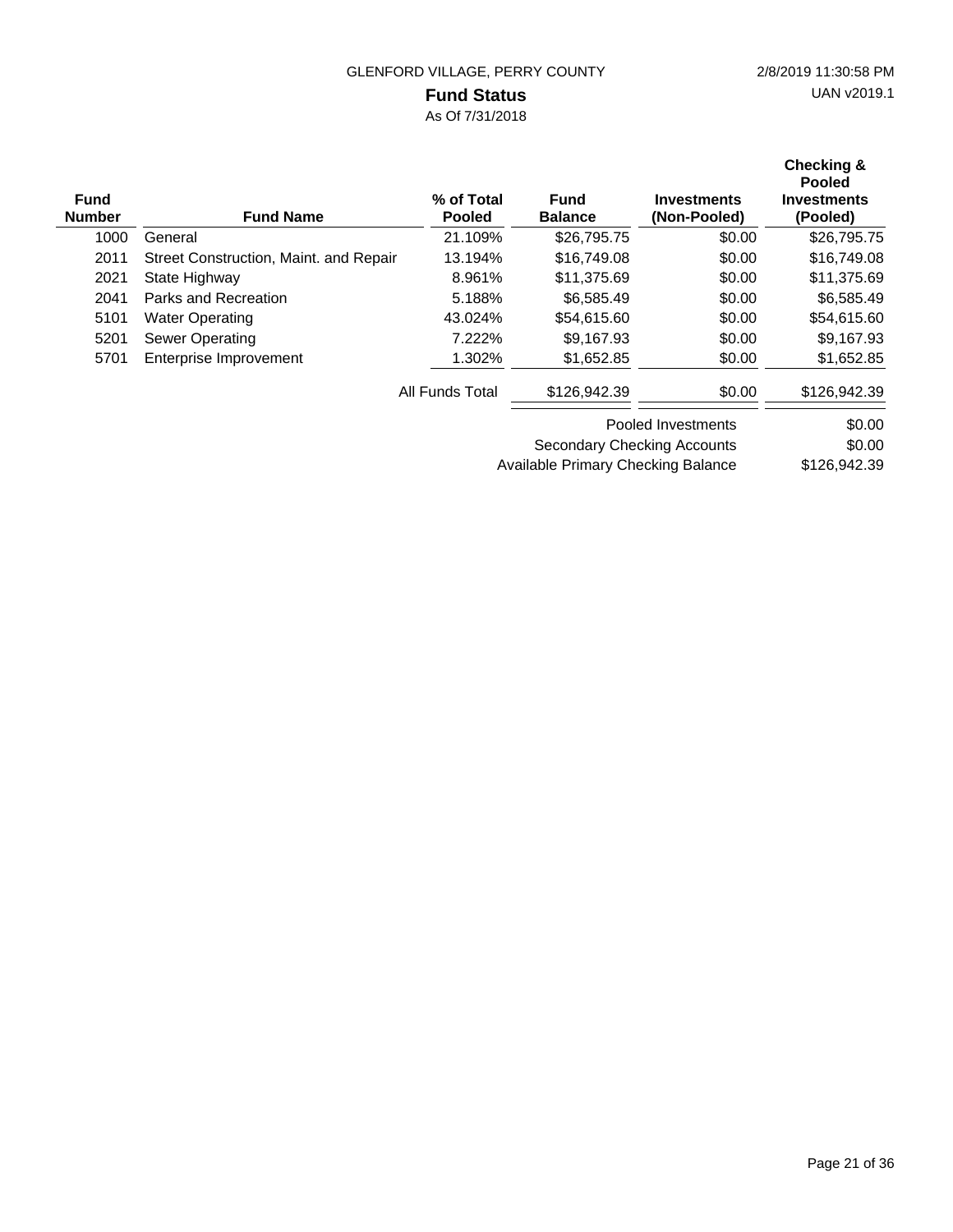| GLENFORD VILLAGE, PERRY COUNTY           | 2/8/2019 11:30:58 PM |              |  |
|------------------------------------------|----------------------|--------------|--|
| <b>Bank Reconciliation Summary</b>       | UAN v2019.1          |              |  |
| Reconciled Date 8/31/2018                |                      |              |  |
| Posted 10/2/2018 6:23:40 PM              |                      |              |  |
| Prior UAN Balance:                       |                      | \$126,942.39 |  |
| Receipts:                                | $\pm$                | \$19,418.55  |  |
| Payments:                                |                      | \$9,226.12   |  |
| Adjustments:                             | $\pm$                | \$0.00       |  |
| Current UAN Balance as of 08/31/2018:    |                      | \$137,134.82 |  |
| <b>Other Adjusting Factors:</b>          | $+$                  | \$287.38     |  |
| Adjusted UAN Balance as of 08/31/2018:   |                      | \$137,422.20 |  |
|                                          |                      |              |  |
| Entered Bank Balances as of 08/31/2018:  |                      | \$136,939.30 |  |
| Deposits in Transit:                     | $+$                  | \$482.90     |  |
| <b>Outstanding Payments:</b>             |                      | \$0.00       |  |
| <b>Outstanding Adjustments:</b>          | $+$                  | \$0.00       |  |
| <b>Other Adjusting Factors:</b>          | ٠                    | \$0.00       |  |
| Adjusted Bank Balances as of 08/31/2018: |                      | \$137,422.20 |  |

#### Balances Reconciled

#### Reconciliation Notes

Receipts Not In UAN: \$287.38

Balancing Error

Governing Board Signatures

There are no outstanding payments as of 08/31/2018.

There are no outstanding adjustments as of 08/31/2018.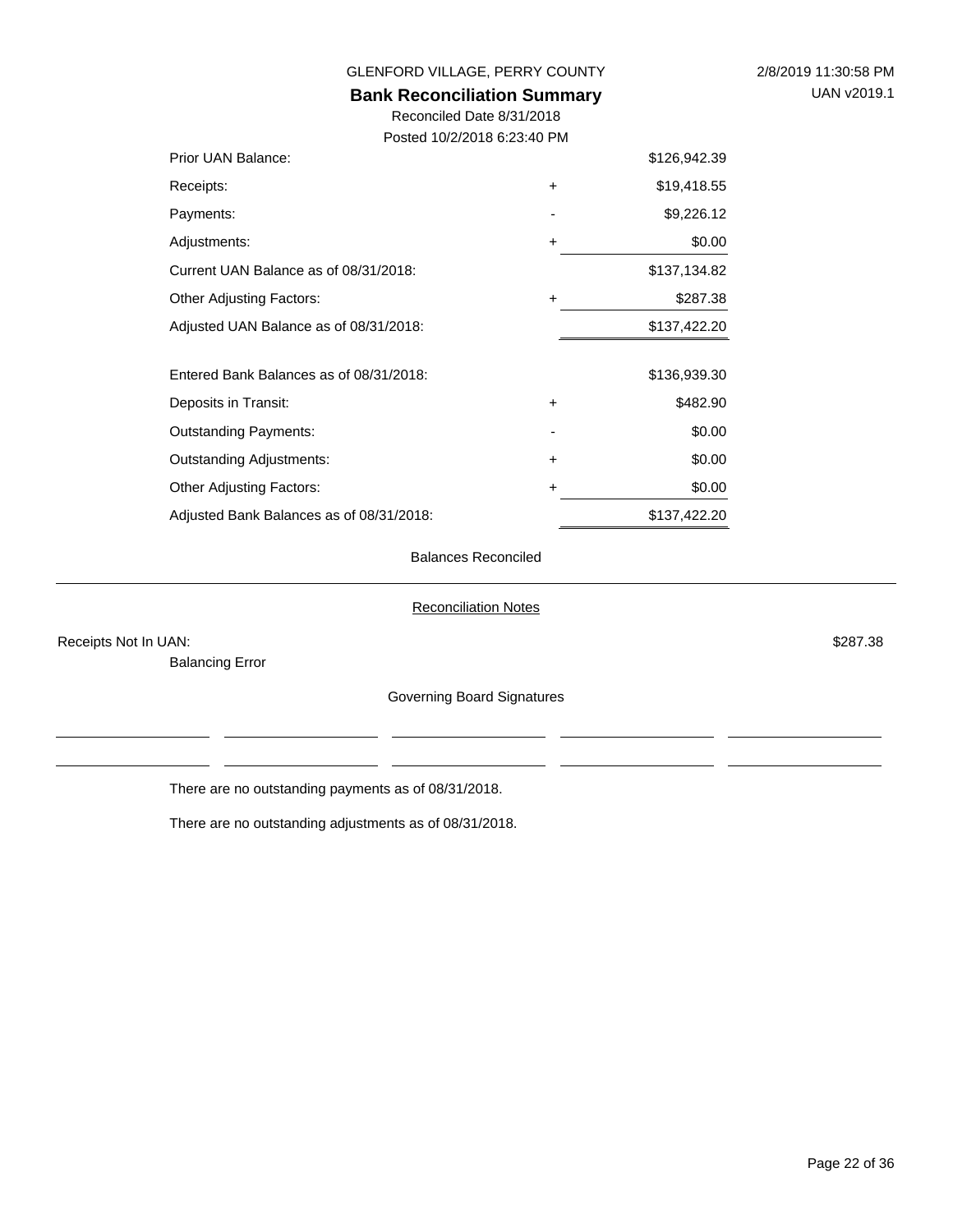UAN v2019.1

**Bank Balances**

Reconciled Date 8/31/2018 Posted 10/2/2018 6:23:40 PM

| Type    | <b>Name</b>    | <b>Number</b> | <b>Prior Bank</b><br><b>Balance</b> | <b>Calculated</b><br><b>Bank Balance</b> | <b>Entered Bank</b><br><b>Balance</b> | <b>Difference</b> |
|---------|----------------|---------------|-------------------------------------|------------------------------------------|---------------------------------------|-------------------|
| Primary | <b>PRIMARY</b> | 21034758      | \$127.492.92                        | \$136.939.30                             | \$136,939,30                          | \$0.00            |
|         |                | Total:        | \$127.492.92                        | \$136,939,30                             | \$136,939,30                          | \$0.00            |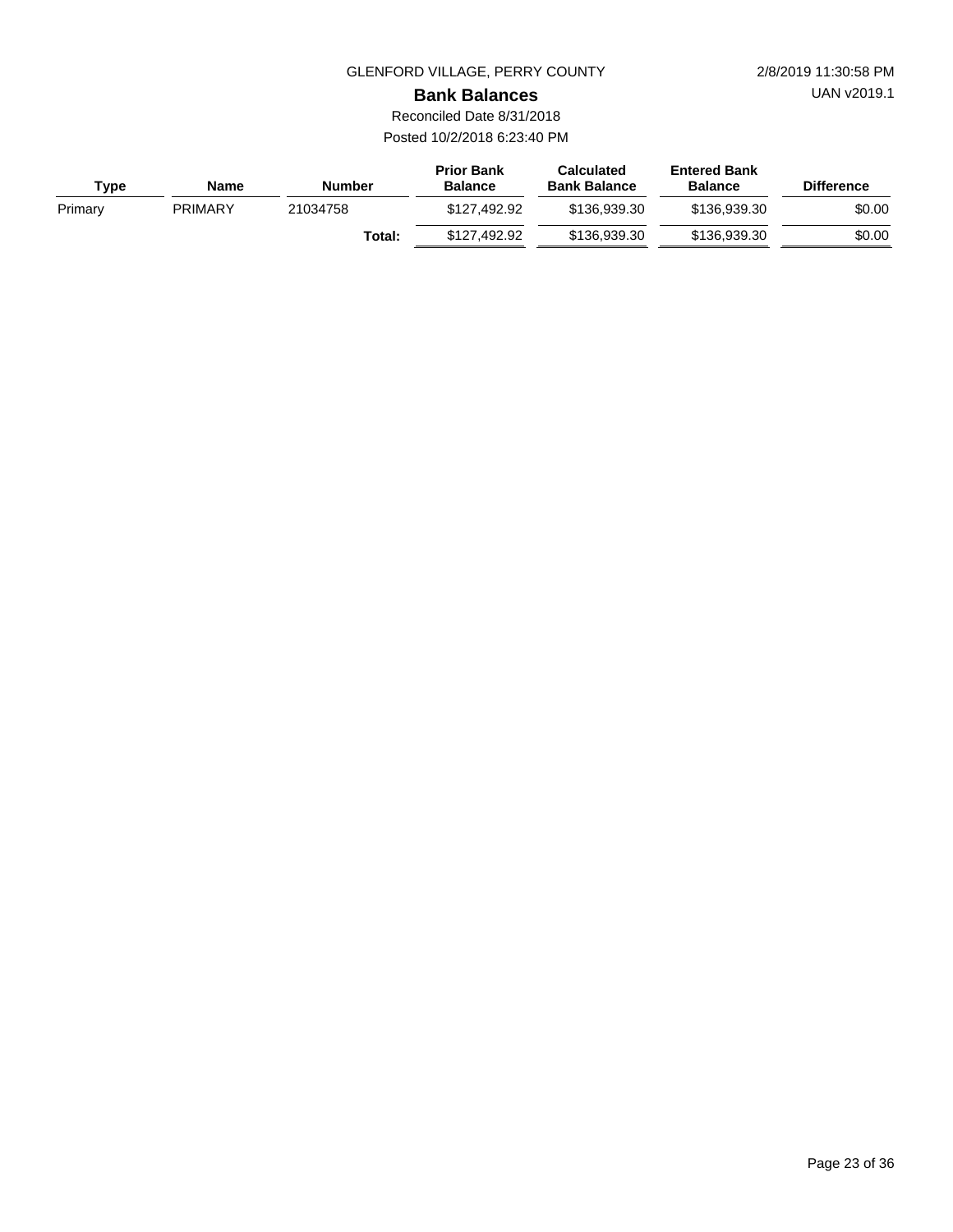# **Fund Status**

As Of 8/31/2018

| <b>Fund</b><br><b>Number</b> | <b>Fund Name</b>                       | % of Total<br><b>Pooled</b> | <b>Fund</b><br><b>Balance</b> | <b>Investments</b><br>(Non-Pooled) | Checking &<br><b>Pooled</b><br>Investments<br>(Pooled) |
|------------------------------|----------------------------------------|-----------------------------|-------------------------------|------------------------------------|--------------------------------------------------------|
| 1000                         | General                                | 22.607%                     | \$31,002.62                   | \$0.00                             | \$31,002.62                                            |
| 2011                         | Street Construction, Maint. and Repair | 13.047%                     | \$17,892.04                   | \$0.00                             | \$17,892.04                                            |
| 2021                         | State Highway                          | 8.317%                      | \$11,405.24                   | \$0.00                             | \$11,405.24                                            |
| 2041                         | Parks and Recreation                   | 4.672%                      | \$6,406.38                    | \$0.00                             | \$6,406.38                                             |
| 5101                         | <b>Water Operating</b>                 | 41.126%                     | \$56,397.82                   | \$0.00                             | \$56,397.82                                            |
| 5201                         | Sewer Operating                        | 9.026%                      | \$12,377.87                   | \$0.00                             | \$12,377.87                                            |
| 5701                         | Enterprise Improvement                 | 1.205%                      | \$1,652.85                    | \$0.00                             | \$1,652.85                                             |
|                              |                                        | All Funds Total             | \$137,134.82                  | \$0.00                             | \$137,134.82                                           |
|                              |                                        |                             | Pooled Investments            |                                    | \$0.00                                                 |
|                              |                                        |                             | Secondary Checking Accounts   |                                    | \$0.00                                                 |

\$137,134.82 Available Primary Checking Balance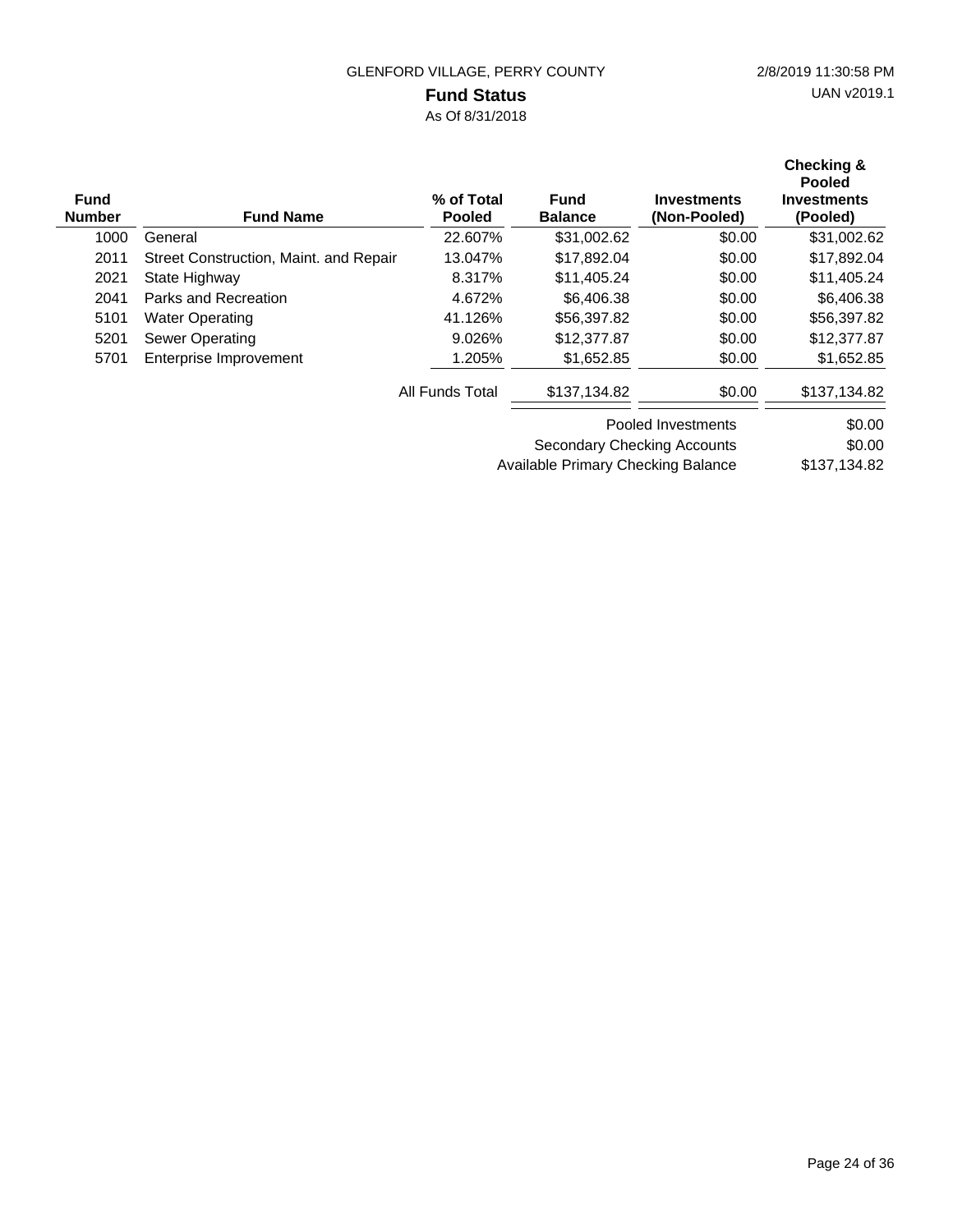| GLENFORD VILLAGE, PERRY COUNTY                                  | 2/8/2019 11:30:58 PM |              |  |
|-----------------------------------------------------------------|----------------------|--------------|--|
| <b>Bank Reconciliation Summary</b><br>Reconciled Date 9/28/2018 | UAN v2019.1          |              |  |
|                                                                 |                      |              |  |
| Posted 10/30/2018 8:32:57 PM                                    |                      |              |  |
| Prior UAN Balance:                                              |                      | \$137,134.82 |  |
| Receipts:                                                       | +                    | \$12,200.88  |  |
| Payments:                                                       |                      | \$8,165.54   |  |
| Adjustments:                                                    | +                    | $-$92.63$    |  |
| Current UAN Balance as of 09/28/2018:                           |                      | \$141,077.53 |  |
| <b>Other Adjusting Factors:</b>                                 | +                    | \$190.33     |  |
| Adjusted UAN Balance as of 09/28/2018:                          |                      | \$141,267.86 |  |
|                                                                 |                      |              |  |
| Entered Bank Balances as of 09/28/2018:                         |                      | \$141,267.86 |  |
| Deposits in Transit:                                            | ٠                    | \$0.00       |  |
| <b>Outstanding Payments:</b>                                    |                      | \$0.00       |  |
| <b>Outstanding Adjustments:</b>                                 | +                    | \$0.00       |  |
| <b>Other Adjusting Factors:</b>                                 | +                    | \$0.00       |  |
| Adjusted Bank Balances as of 09/28/2018:                        |                      | \$141,267.86 |  |

#### Balances Reconciled

#### Reconciliation Notes

| Receipts Not In UAN:                              |                            | \$287.83 |
|---------------------------------------------------|----------------------------|----------|
| Balancing erroe<br>Transposed check amount in UAN |                            |          |
| Payments Not In UAN:                              |                            | \$97.50  |
| Nicole Banbury - returned check & 16 bank fees    |                            |          |
|                                                   | Governing Board Signatures |          |
|                                                   |                            |          |
|                                                   |                            |          |

There are no outstanding payments as of 09/28/2018.

There are no outstanding receipts as of 09/28/2018.

There are no outstanding adjustments as of 09/28/2018.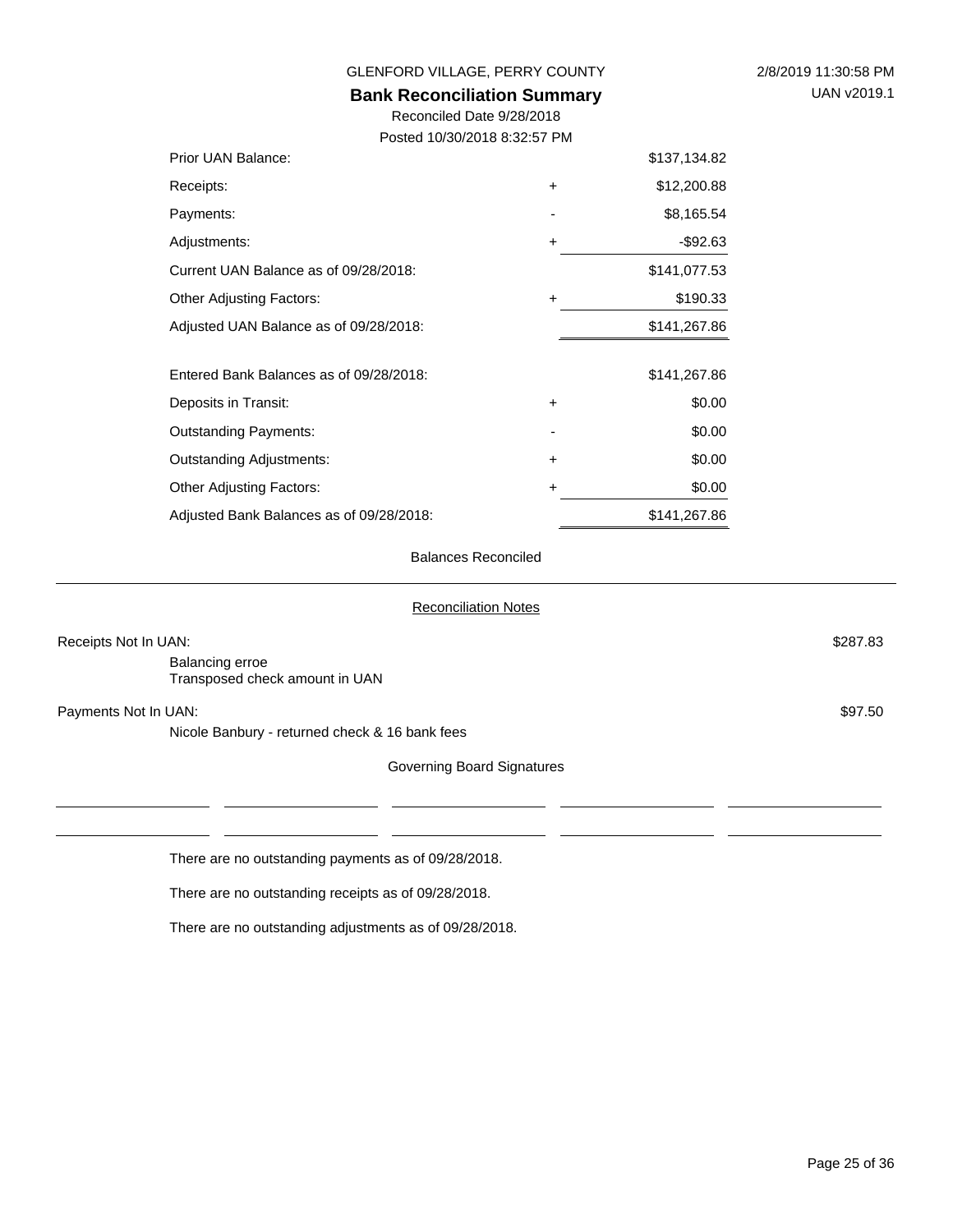UAN v2019.1

**Bank Balances**

Reconciled Date 9/28/2018 Posted 10/30/2018 8:32:57 PM

| Type    | Name           | <b>Number</b> | <b>Prior Bank</b><br><b>Balance</b> | <b>Calculated</b><br><b>Bank Balance</b> | <b>Entered Bank</b><br><b>Balance</b> | <b>Difference</b> |
|---------|----------------|---------------|-------------------------------------|------------------------------------------|---------------------------------------|-------------------|
| Primary | <b>PRIMARY</b> | 21034758      | \$136,939.30                        | \$141.364.91                             | \$141.267.86                          | -\$97.05          |
|         |                | Total:        | \$136,939.30                        | \$141.364.91                             | \$141.267.86                          | -\$97.05          |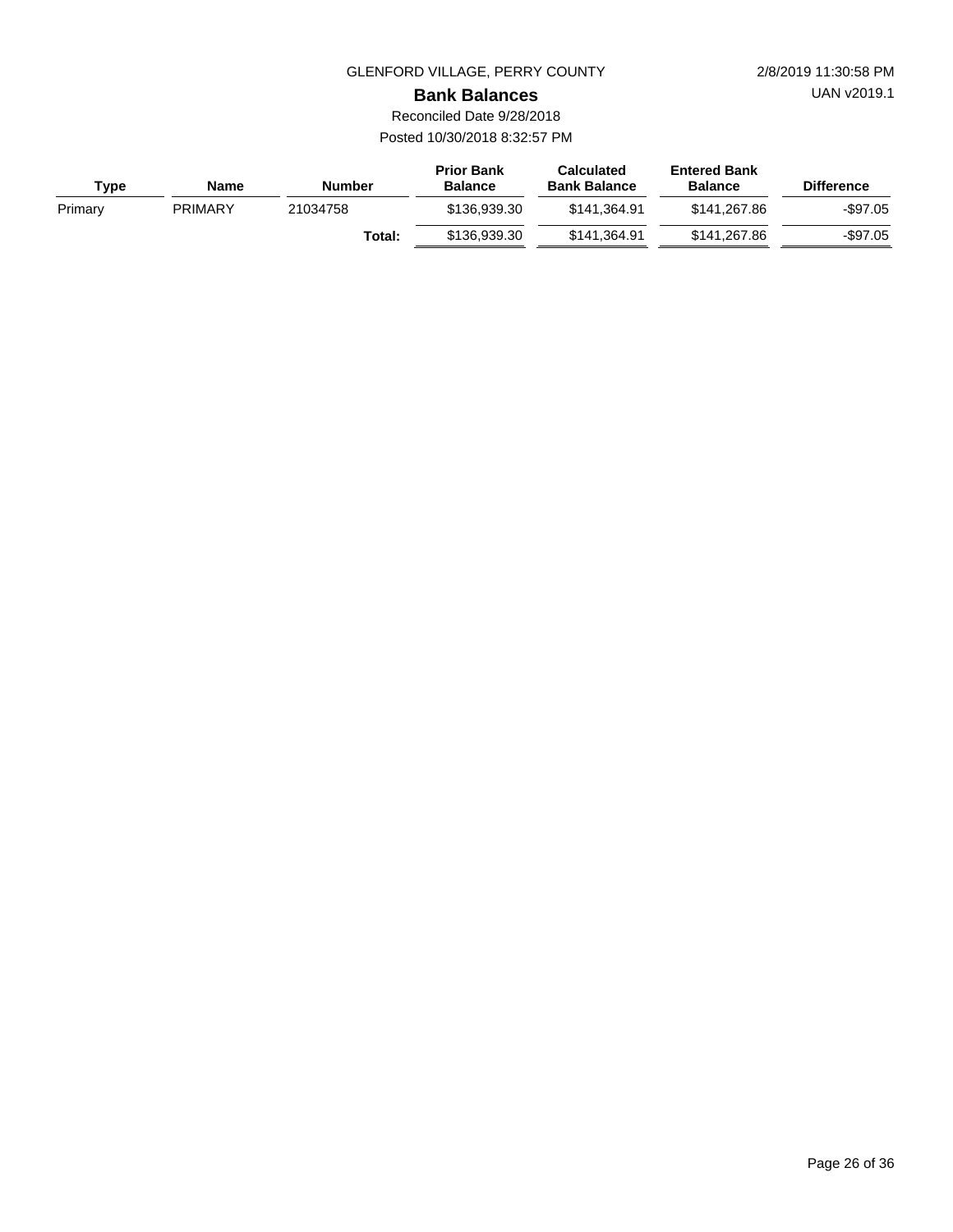# **Fund Status**

As Of 9/28/2018

| <b>Fund</b><br><b>Number</b> | <b>Fund Name</b>                       | % of Total<br><b>Pooled</b> | <b>Fund</b><br><b>Balance</b> | <b>Investments</b><br>(Non-Pooled) | Checking &<br><b>Pooled</b><br><b>Investments</b><br>(Pooled) |
|------------------------------|----------------------------------------|-----------------------------|-------------------------------|------------------------------------|---------------------------------------------------------------|
| 1000                         | General                                | 22.042%                     | \$31,096.64                   | \$0.00                             | \$31,096.64                                                   |
| 2011                         | Street Construction, Maint. and Repair | 12.841%                     | \$18,116.20                   | \$0.00                             | \$18,116.20                                                   |
| 2021                         | State Highway                          | 8.105%                      | \$11,434.56                   | \$0.00                             | \$11,434.56                                                   |
| 2041                         | Parks and Recreation                   | 4.593%                      | \$6,479.88                    | \$0.00                             | \$6,479.88                                                    |
| 5101                         | <b>Water Operating</b>                 | 41.310%                     | \$58,278.88                   | \$0.00                             | \$58,278.88                                                   |
| 5201                         | <b>Sewer Operating</b>                 | 9.937%                      | \$14,018.52                   | \$0.00                             | \$14,018.52                                                   |
| 5701                         | Enterprise Improvement                 | 1.172%                      | \$1,652.85                    | \$0.00                             | \$1,652.85                                                    |
|                              |                                        | All Funds Total             | \$141,077.53                  | \$0.00                             | \$141,077.53                                                  |
|                              |                                        |                             | Pooled Investments            |                                    | \$0.00                                                        |
|                              |                                        |                             | Secondary Checking Accounts   |                                    | \$0.00                                                        |

\$141,077.53 Available Primary Checking Balance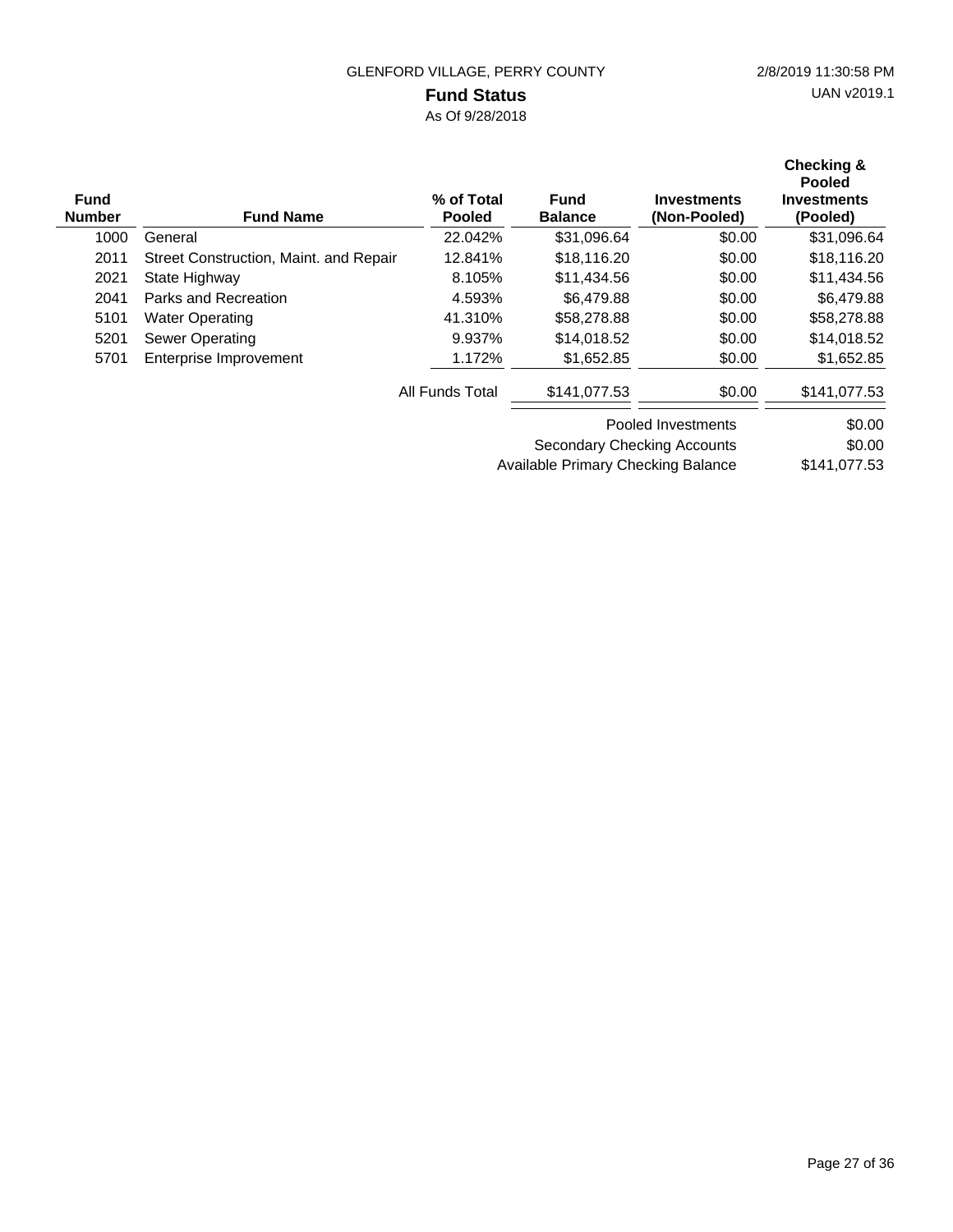Page 28 of 36

# UAN v2019.1

GLENFORD VILLAGE, PERRY COUNTY 2/8/2019 11:30:58 PM

#### **Bank Reconciliation Summary**

Reconciled Date 10/31/2018 Posted 11/20/2018 8:19:06 PM

| Prior UAN Balance:                      |           | \$141,077.53 |
|-----------------------------------------|-----------|--------------|
| Receipts:                               | $\ddot{}$ | \$13,294.97  |
| Payments:                               |           | \$8,910.76   |
| Adjustments:                            | +         | $-$ \$51.50  |
| Current UAN Balance as of 10/31/2018:   |           | \$145,410.24 |
| <b>Other Adjusting Factors:</b>         | +         | \$279.83     |
| Adjusted UAN Balance as of 10/31/2018:  |           | \$145,690.07 |
|                                         |           |              |
| Entered Bank Balances as of 10/31/2018: |           | \$143,227.74 |
| Deposits in Transit:                    | $\ddot{}$ | \$2,582.33   |
| <b>Outstanding Payments:</b>            |           | \$120.00     |
| <b>Outstanding Adjustments:</b>         | $\ddot{}$ | \$0.00       |
| <b>Other Adjusting Factors:</b>         | +         | \$0.00       |
|                                         |           |              |

#### Balances Reconciled

#### Reconciliation Notes

Receipts Not In UAN: \$279.83

previous months balancing differences

Governing Board Signatures

There are no outstanding adjustments as of 10/31/2018.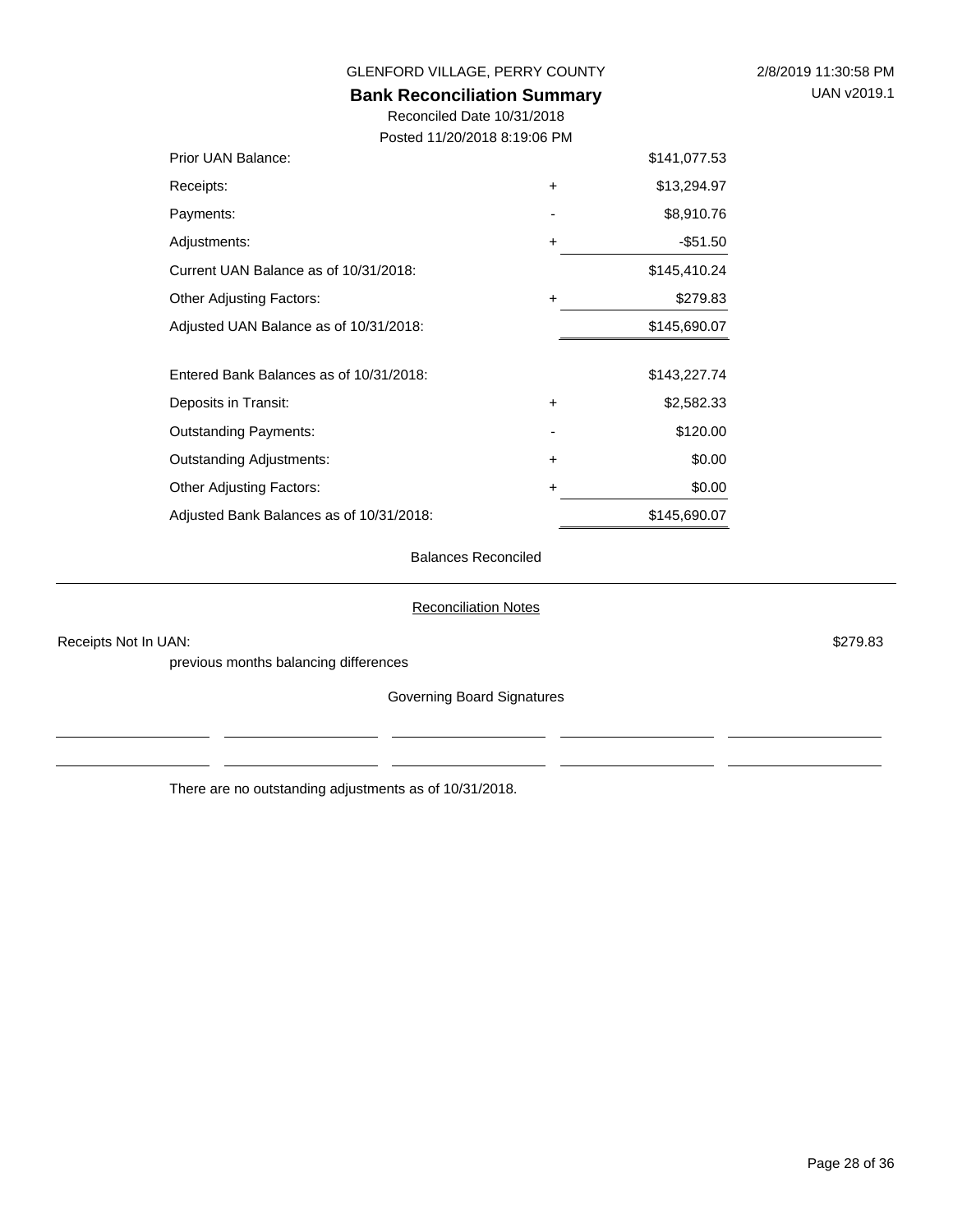UAN v2019.1

**Bank Balances**

Reconciled Date 10/31/2018 Posted 11/20/2018 8:19:06 PM

| <b>Type</b> | <b>Name</b>    | <b>Number</b> | <b>Prior Bank</b><br><b>Balance</b> | <b>Calculated</b><br><b>Bank Balance</b> | <b>Entered Bank</b><br><b>Balance</b> | <b>Difference</b> |
|-------------|----------------|---------------|-------------------------------------|------------------------------------------|---------------------------------------|-------------------|
| Primary     | <b>PRIMARY</b> | 21034758      | \$141.267.86                        | \$143.138.24                             | \$143,227,74                          | \$89.50           |
|             |                | Total:        | \$141.267.86                        | \$143.138.24                             | \$143,227,74                          | \$89.50           |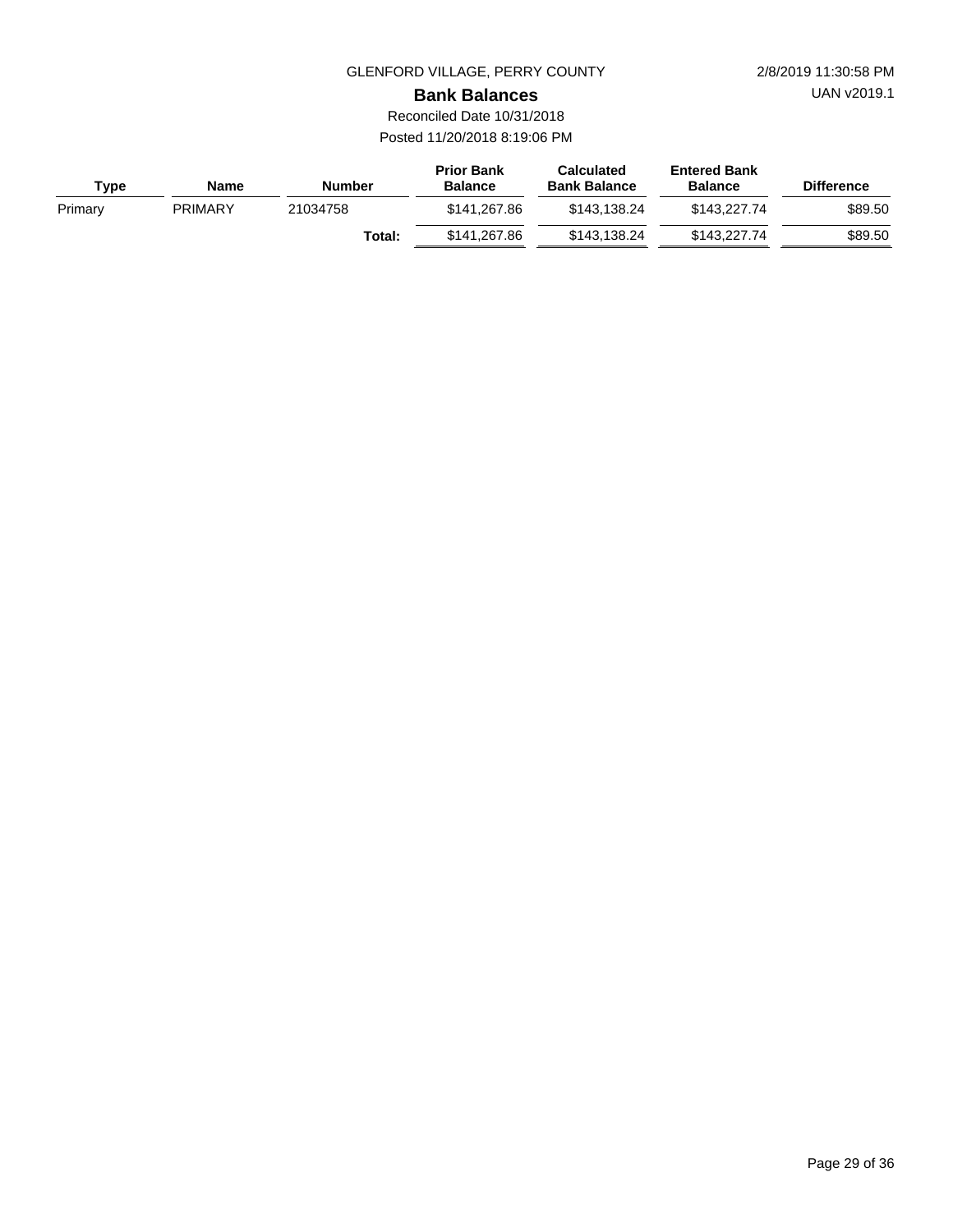### **Fund Status**

As Of 10/31/2018

| <b>Fund</b><br><b>Number</b> | <b>Fund Name</b>                       | % of Total<br><b>Pooled</b> | <b>Fund</b><br><b>Balance</b>      | <b>Investments</b><br>(Non-Pooled) | <b>Checking &amp;</b><br><b>Pooled</b><br><b>Investments</b><br>(Pooled) |
|------------------------------|----------------------------------------|-----------------------------|------------------------------------|------------------------------------|--------------------------------------------------------------------------|
| 1000                         | General                                | 20.708%                     | \$30,110.92                        | \$0.00                             | \$30,110.92                                                              |
| 2011                         | Street Construction, Maint. and Repair | 12.593%                     | \$18,311.67                        | \$0.00                             | \$18,311.67                                                              |
| 2021                         | State Highway                          | 7.886%                      | \$11,466.99                        | \$0.00                             | \$11,466.99                                                              |
| 2041                         | Parks and Recreation                   | 4.604%                      | \$6,694.08                         | \$0.00                             | \$6,694.08                                                               |
| 5101                         | <b>Water Operating</b>                 | 41.226%                     | \$59,948.05                        | \$0.00                             | \$59,948.05                                                              |
| 5201                         | <b>Sewer Operating</b>                 | 11.846%                     | \$17,225.68                        | \$0.00                             | \$17,225.68                                                              |
| 5701                         | Enterprise Improvement                 | 1.137%                      | \$1,652.85                         | \$0.00                             | \$1,652.85                                                               |
|                              |                                        | All Funds Total             | \$145,410.24                       | \$0.00                             | \$145,410.24                                                             |
|                              |                                        |                             |                                    | Pooled Investments                 | \$0.00                                                                   |
|                              |                                        |                             | Secondary Checking Accounts        |                                    | \$0.00                                                                   |
|                              |                                        |                             | Available Primary Checking Balance |                                    | \$145,410.24                                                             |

Page 30 of 36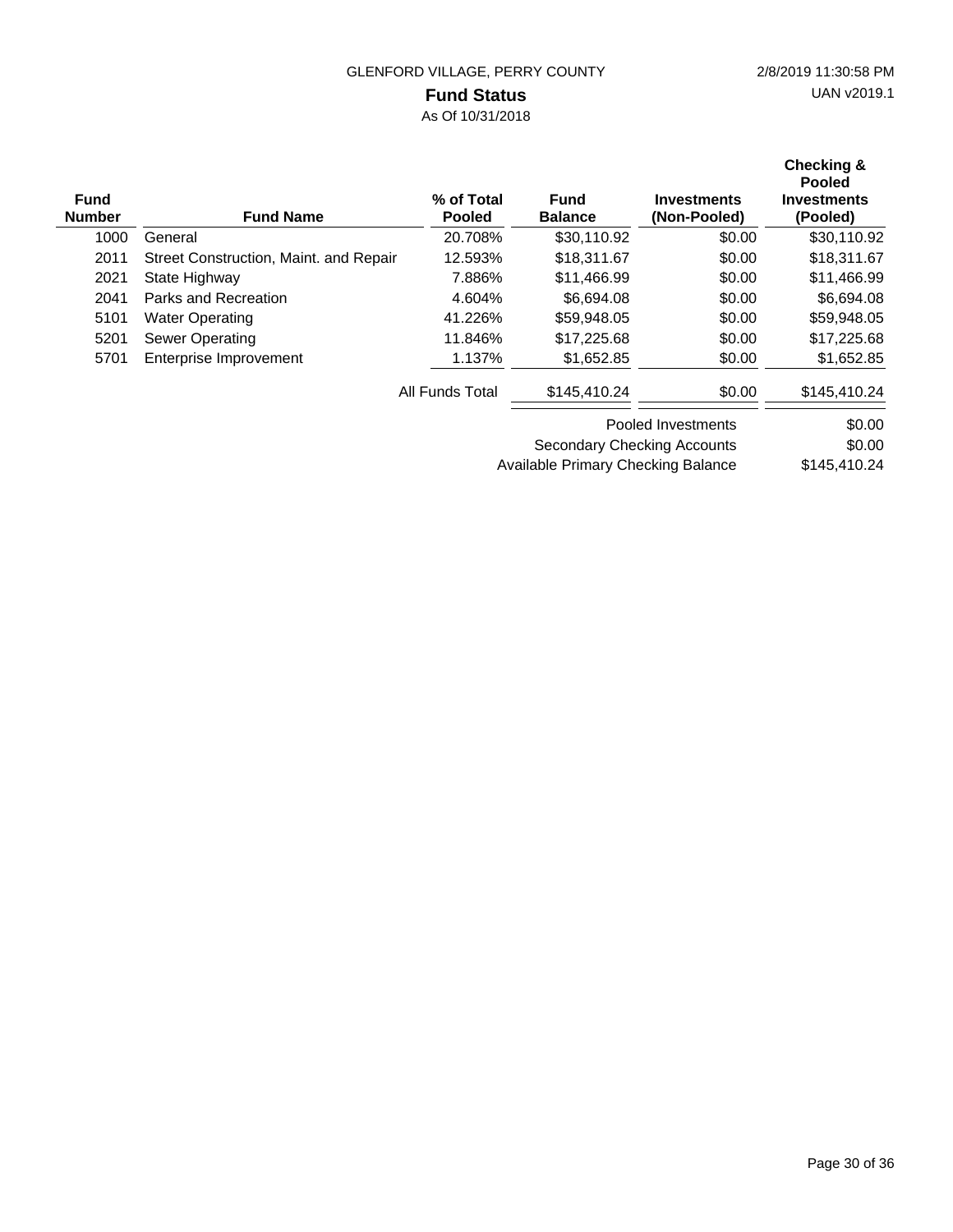| <b>Bank Reconciliation Summary</b><br>Reconciled Date 11/30/2018 |           |              |  |  |
|------------------------------------------------------------------|-----------|--------------|--|--|
| Posted 12/18/2018 10:28:18 PM                                    |           |              |  |  |
| Prior UAN Balance:                                               |           | \$145,410.24 |  |  |
| Receipts:                                                        | +         | \$14,099.68  |  |  |
| Payments:                                                        |           | \$7,535.26   |  |  |
| Adjustments:                                                     | +         | \$2.50       |  |  |
| \$151,977.16<br>Current UAN Balance as of 11/30/2018:            |           |              |  |  |
| <b>Other Adjusting Factors:</b>                                  | $\ddot{}$ | $-$7.55$     |  |  |
| Adjusted UAN Balance as of 11/30/2018:                           |           | \$151,969.61 |  |  |
| Entered Bank Balances as of 11/30/2018:                          |           | \$151,381.73 |  |  |
| Deposits in Transit:                                             | $\ddot{}$ | \$707.88     |  |  |
| <b>Outstanding Payments:</b>                                     |           | \$120.00     |  |  |
| <b>Outstanding Adjustments:</b>                                  | $\ddot{}$ | \$0.00       |  |  |
| \$0.00<br><b>Other Adjusting Factors:</b><br>+                   |           |              |  |  |
| \$151,969.61<br>Adjusted Bank Balances as of 11/30/2018:         |           |              |  |  |

#### Balances Reconciled

Reconciliation Notes

Payments Not In UAN: \$7.55

 $\overline{a}$ 

Governing Board Signatures

 $\overline{a}$ 

 $\overline{a}$  and  $\overline{a}$ 

There are no outstanding adjustments as of 11/30/2018.

 $\overline{a}$ 

 $\overline{\phantom{a}}$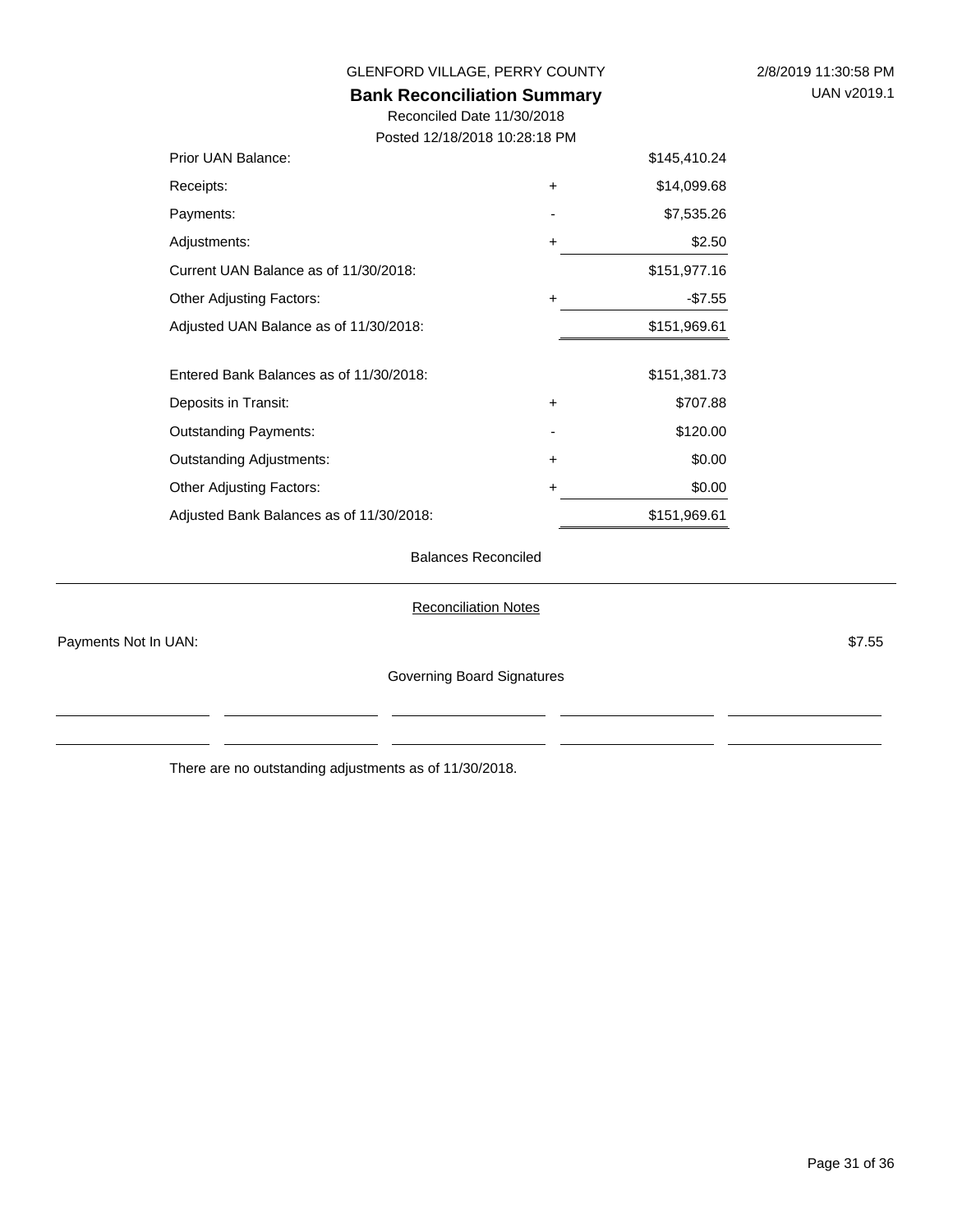UAN v2019.1

**Bank Balances**

Reconciled Date 11/30/2018 Posted 12/18/2018 10:28:18 PM

| Type    | <b>Name</b>    | <b>Number</b> | <b>Prior Bank</b><br><b>Balance</b> | <b>Calculated</b><br><b>Bank Balance</b> | <b>Entered Bank</b><br><b>Balance</b> | <b>Difference</b> |
|---------|----------------|---------------|-------------------------------------|------------------------------------------|---------------------------------------|-------------------|
| Primary | <b>PRIMARY</b> | 21034758      | \$143,227,74                        | \$151.669.11                             | \$151.381.73                          | -\$287.38         |
|         |                | Total:        | \$143,227,74                        | \$151.669.11                             | \$151.381.73                          | $-$ \$287.38      |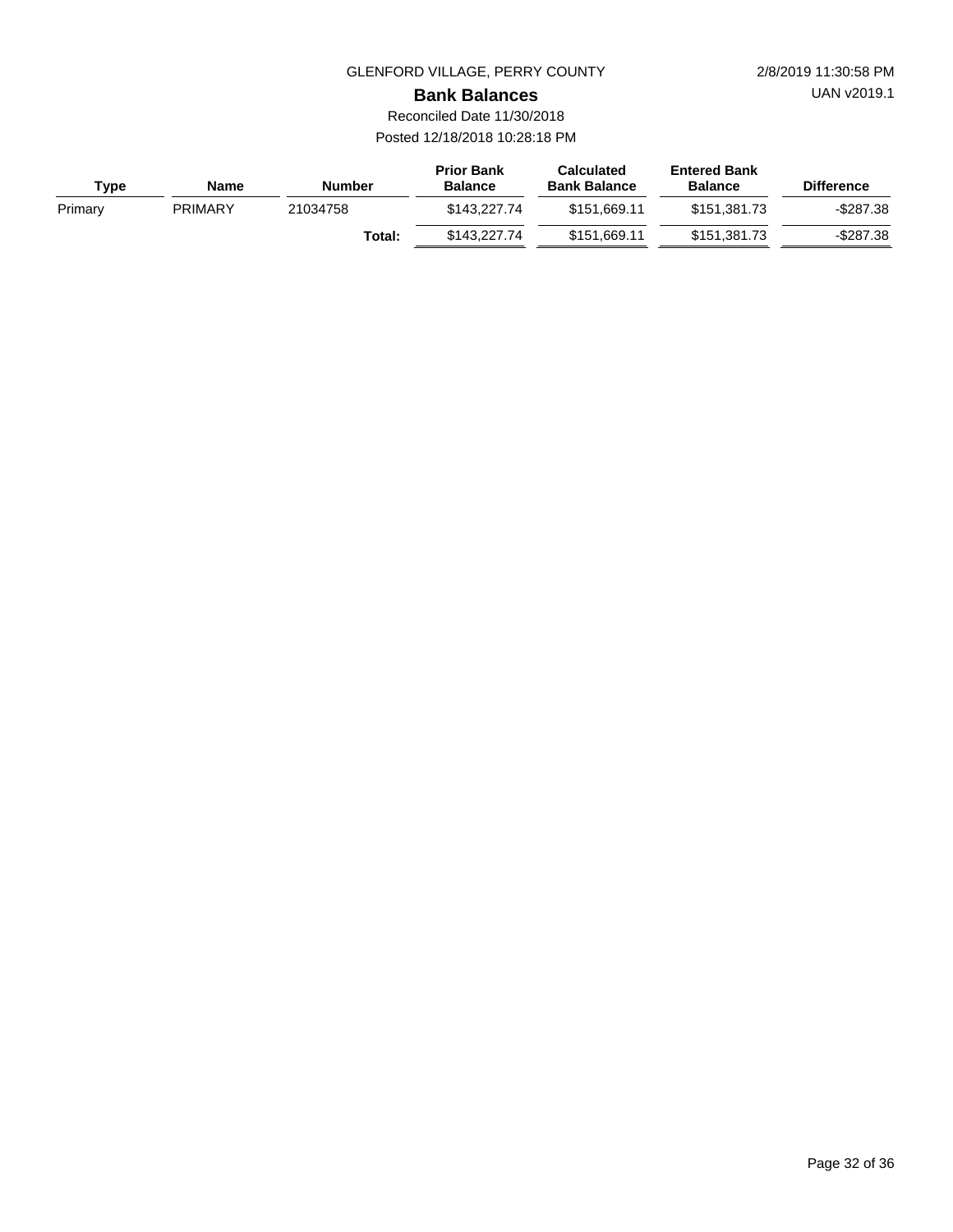### **Fund Status**

As Of 11/30/2018

| <b>Fund</b><br><b>Number</b> | <b>Fund Name</b>                       | % of Total<br><b>Pooled</b> | <b>Fund</b><br><b>Balance</b> | <b>Investments</b><br>(Non-Pooled) | <b>Checking &amp;</b><br><b>Pooled</b><br><b>Investments</b><br>(Pooled) |
|------------------------------|----------------------------------------|-----------------------------|-------------------------------|------------------------------------|--------------------------------------------------------------------------|
| 1000                         | General                                | 19.721%                     | \$29,970.74                   | \$0.00                             | \$29,970.74                                                              |
| 2011                         | Street Construction, Maint. and Repair | 12.438%                     | \$18,902.34                   | \$0.00                             | \$18,902.34                                                              |
| 2021                         | State Highway                          | 7.555%                      | \$11,482.31                   | \$0.00                             | \$11,482.31                                                              |
| 2041                         | Parks and Recreation                   | 4.458%                      | \$6,775.48                    | \$0.00                             | \$6,775.48                                                               |
| 5101                         | <b>Water Operating</b>                 | 41.439%                     | \$62,978.50                   | \$0.00                             | \$62,978.50                                                              |
| 5201                         | <b>Sewer Operating</b>                 | 13.301%                     | \$20,214.94                   | \$0.00                             | \$20,214.94                                                              |
| 5701                         | Enterprise Improvement                 | 1.088%                      | \$1,652.85                    | \$0.00                             | \$1,652.85                                                               |
|                              |                                        | All Funds Total             | \$151,977.16                  | \$0.00                             | \$151,977.16                                                             |
|                              |                                        |                             |                               | Pooled Investments                 | \$0.00                                                                   |
|                              |                                        |                             | Secondary Checking Accounts   |                                    | \$0.00                                                                   |

\$151,977.16 Available Primary Checking Balance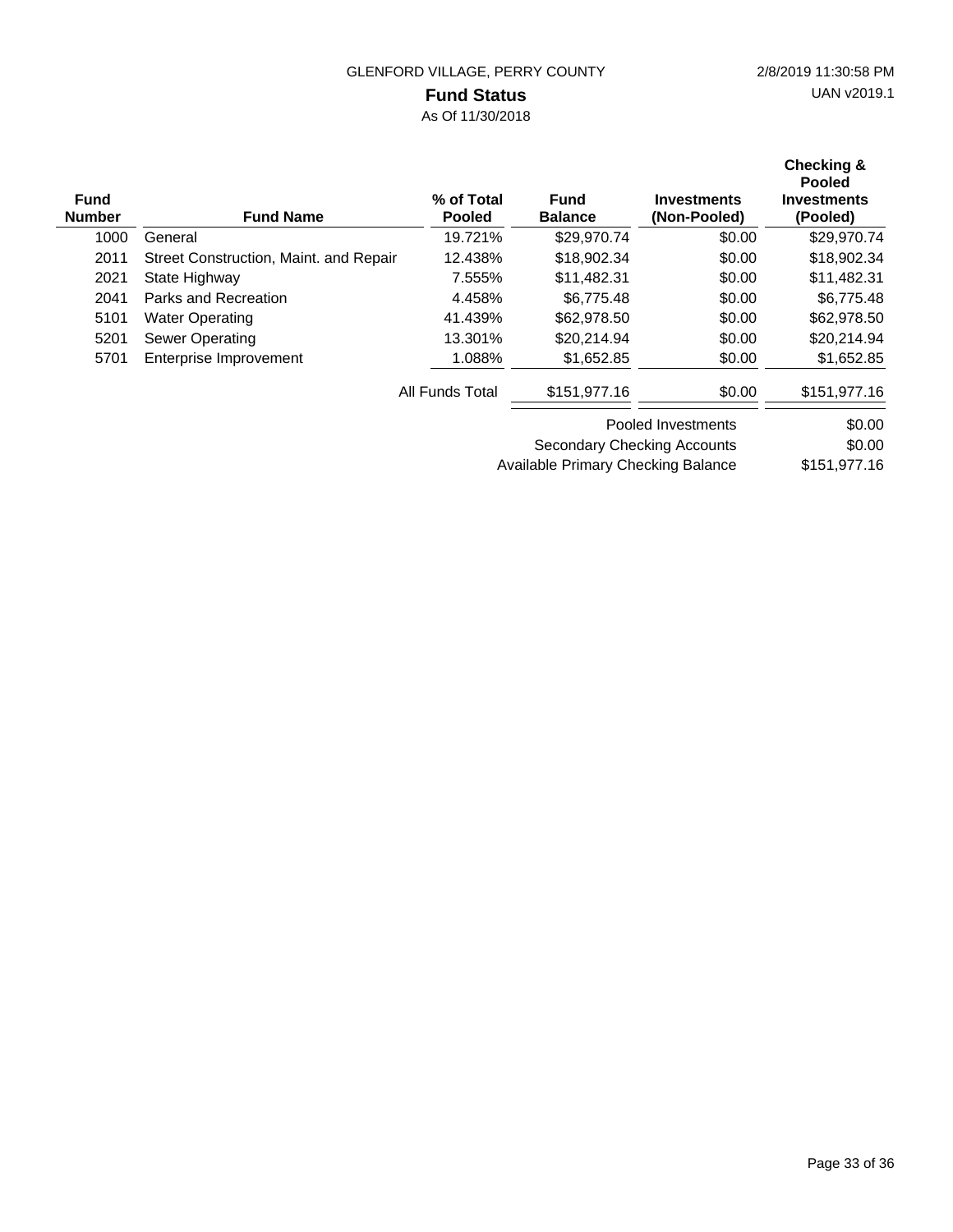| 2/8/2019 11:30:59 PM |                    |  |
|----------------------|--------------------|--|
|                      | <b>UAN v2019.1</b> |  |

GLENFORD VILLAGE, PERRY COUNTY

### **Bank Reconciliation Summary**

Reconciled Date 12/31/2018 Posted 1/5/2019 1:10:48 PM

| Prior UAN Balance:                       |           | \$151,977.16 |
|------------------------------------------|-----------|--------------|
| Receipts:                                | $\ddot{}$ | \$14,503.19  |
| Payments:                                |           | \$10,576.86  |
| Adjustments:                             | ٠         | \$0.00       |
| Current UAN Balance as of 12/31/2018:    |           | \$155,903.49 |
| <b>Other Adjusting Factors:</b>          | $\ddot{}$ | \$0.00       |
| Adjusted UAN Balance as of 12/31/2018:   |           | \$155,903.49 |
|                                          |           |              |
| Entered Bank Balances as of 12/31/2018:  |           | \$156,023.49 |
| Deposits in Transit:                     | $\ddot{}$ | \$0.00       |
| <b>Outstanding Payments:</b>             |           | \$120.00     |
| <b>Outstanding Adjustments:</b>          | $\ddot{}$ | \$0.00       |
| <b>Other Adjusting Factors:</b>          | ٠         | \$0.00       |
| Adjusted Bank Balances as of 12/31/2018: |           | \$155,903.49 |

Balances Reconciled

Governing Board Signatures

There are no outstanding receipts as of 12/31/2018.

There are no outstanding adjustments as of 12/31/2018.

 $\overline{a}$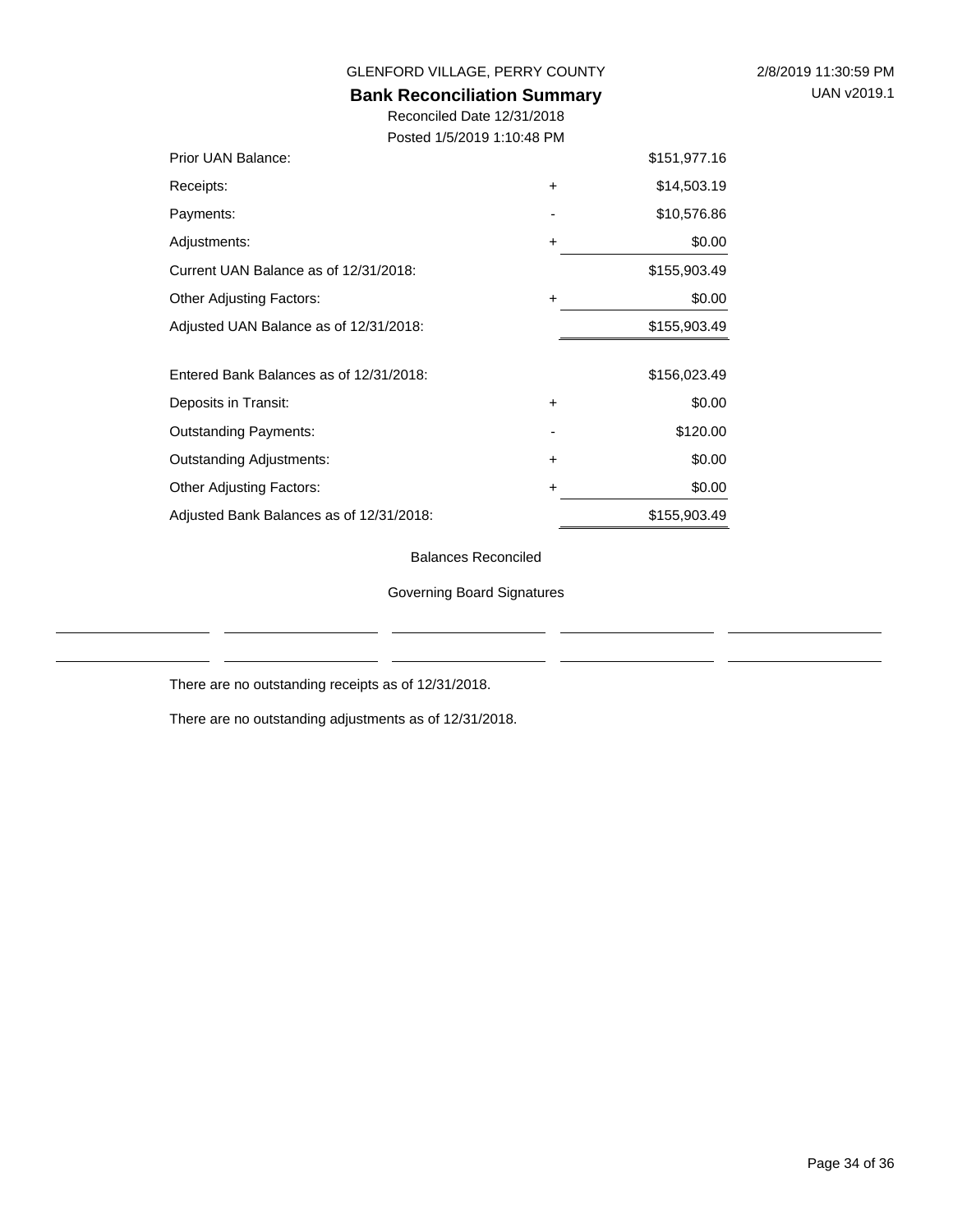UAN v2019.1

**Bank Balances**

Reconciled Date 12/31/2018 Posted 1/5/2019 1:10:48 PM

| Type    | Name           | <b>Number</b> | <b>Prior Bank</b><br><b>Balance</b> | <b>Calculated</b><br><b>Bank Balance</b> | <b>Entered Bank</b><br><b>Balance</b> | <b>Difference</b> |
|---------|----------------|---------------|-------------------------------------|------------------------------------------|---------------------------------------|-------------------|
| Primary | <b>PRIMARY</b> | 21034758      | \$151.381.73                        | \$156.015.94                             | \$156.023.49                          | \$7.55            |
|         |                | Total:        | \$151.381.73                        | \$156,015,94                             | \$156.023.49                          | \$7.55            |